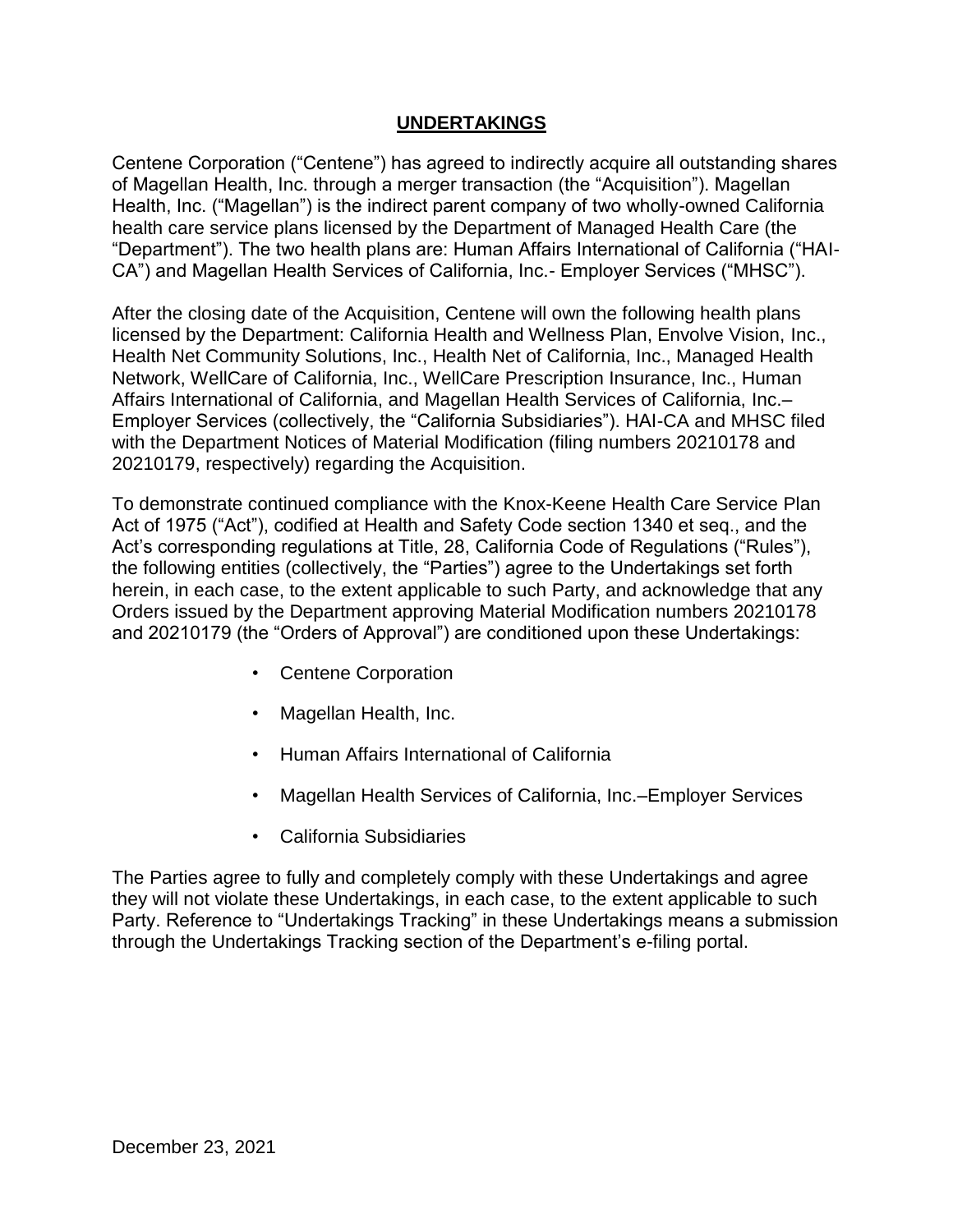## **Financial and Filing Requirements**

### *1. Centene to Fund Costs of Executive Compensation Due to the Acquisition*

The Parties agree to the following:

- (a) All of the executive compensation by reason of the Acquisition, including change in control payments, acceleration of outstanding equity incentives, Centene equity incentive grants, and Centene signing/retention bonuses (together, "CIC Benefit") shall not be paid by the California Subsidiaries regardless of which entity has the legal obligation.
- (b) Centene shall have on hand cash and committed borrowing facilities at the time of the closing of the Acquisition that are adequate to timely discharge all obligations relating to the CIC Benefit.
- (c) Centene shall indirectly assume Magellan's debt through the Acquisition and it shall not be the responsibility of the California Subsidiaries.
- (d) No amounts relating, directly or indirectly, to the CIC Benefit shall be the obligation of the California Subsidiaries.
- (e) No amounts relating, directly or indirectly, to the CIC Benefit shall be charged to or made the responsibility of the California Subsidiaries, directly or indirectly, under any reimbursement or cost allocation arrangement.
- (f) Centene further represents and warrants that there are no CIC Benefit payments owed by Centene by reason of the Acquisition to any of Centene's officers, directors, or key management.

## *2. Restrictions on Upstreaming of Funds*

 actions would cause any of the following: HAI-CA and MHSC shall not declare or pay dividends, make other distributions of cash or property or in any other way upstream any funds or property to their shareholders or any of the Parties' affiliates (collectively, "Affiliate Company Distributions") if such

(a) Cause HAI-CA and MHSC to fail to maintain at all times the greater of the following:

- i For HAI-CA, 150 percent of the minimum tangible net equity (which annualized amount shall be calculated by multiplying the applicable current quarter revenues and expenditures by four) currently required by the California Code of Regulations, Title 28, section 1300.76.
- ii For MHSC, 500 percent of the minimum tangible net equity (which annualized amount shall be calculated by multiplying the applicable current quarter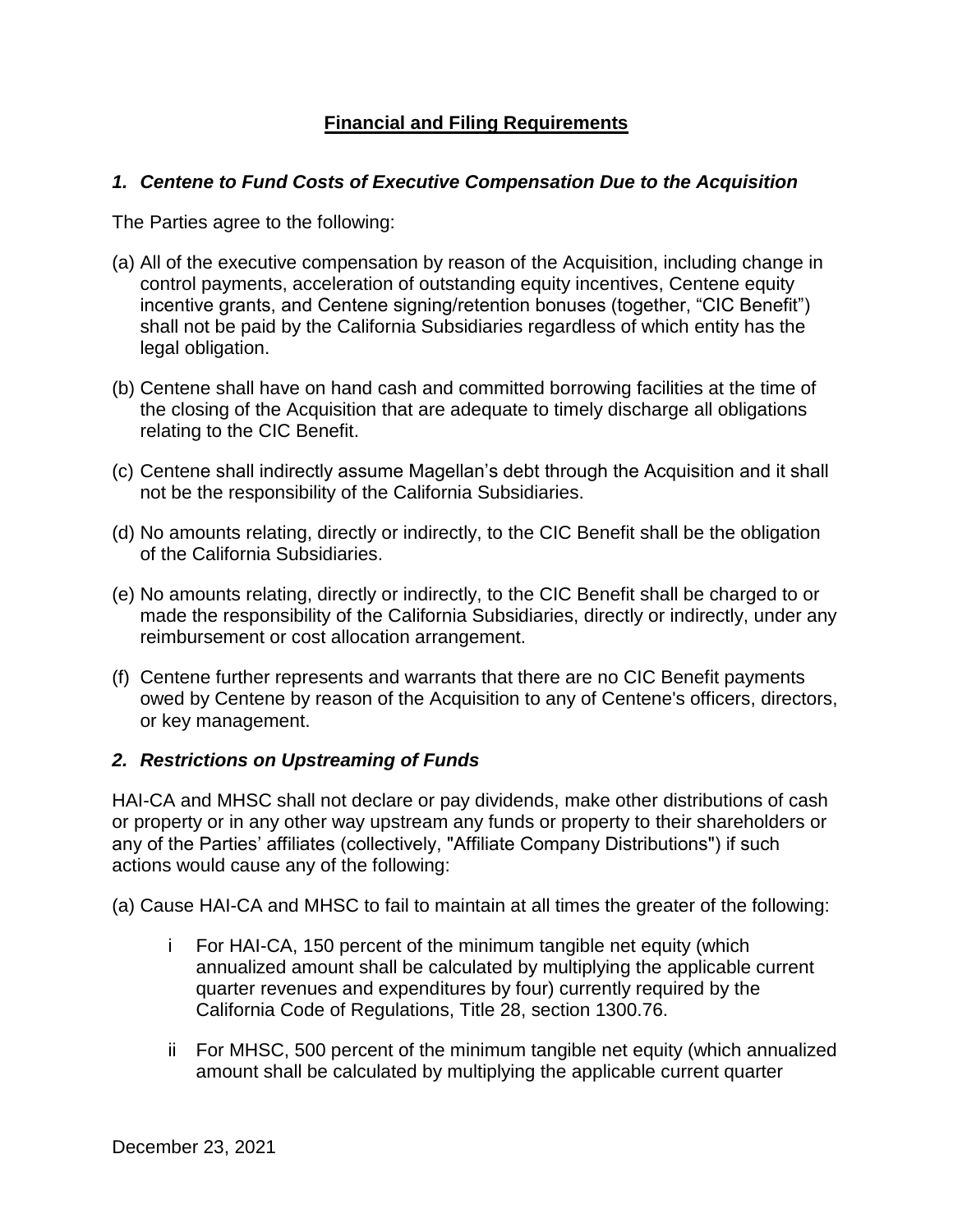revenues and expenditures by four) currently required by the California Code of Regulations, Title 28, section 1300.76.

- amendment to Health and Safety Code section 1374.64 or Rule 1300.76, or iii 100% of minimum tangible net equity as may be required following any future any successor statute or regulation.
- (b) Result in insufficient working capital or insufficient cash flow necessary to provide for the retirement of existing or proposed indebtedness of HAI-CA and MHSC, as required by the California Code of Regulations, Title 28, section 1300.75.1(a).
- (c) Adversely and materially affect the ability of HAI-CA and MHSC to provide or arrange health care services.
- (d) For purposes of these Undertakings, "Affiliate Company Distributions" will not be deemed to refer to payments made under the terms of any administrative service agreement or tax sharing agreement that was filed with and received approval from the Department.

### **3. Material Modification Required Before Guaranteeing, Cosigning or Assuming** *Loans, or Before Borrowing*

 The Parties shall not take any of the following actions prior to the submission of a Notice of Material Modification in accordance with the standards set forth in Health and Safety Code section 1352 and Rule 1300.52.4 and the receipt of the Department's order of approval:

- (a) Allow the California Subsidiaries to cosign or guarantee any portion of any current or future loans and/or credit facilities entered into by the Parties or their affiliates.
- (b) Permit any portion of loans obtained by the Parties' shareholders or their affiliates to be assumed by the California Subsidiaries unless the California Subsidiaries are currently a party to the existing loan.
- (c) Allow a pledge or hypothecation of the California Subsidiaries' assets that in any way is connected with any current or future loans of the Parties or their affiliates.
- (d) Borrow any funds or otherwise incur any indebtedness for the purpose of making between or among the Parties on the one hand, and the Parties' affiliates on the any Affiliate Company Distribution, except (i) any Affiliate Company Distribution that is made in compliance with this Undertaking, or (ii) a payment made pursuant to any written arm's-length administrative services agreement or tax sharing agreement other hand.

#### *4. Notice of Undertakings to Creditors*

 The Parties shall provide written disclosure of Undertakings 2 and 3 to any and all future holders of any loans and/or credit facilities of the Parties, to the extent that the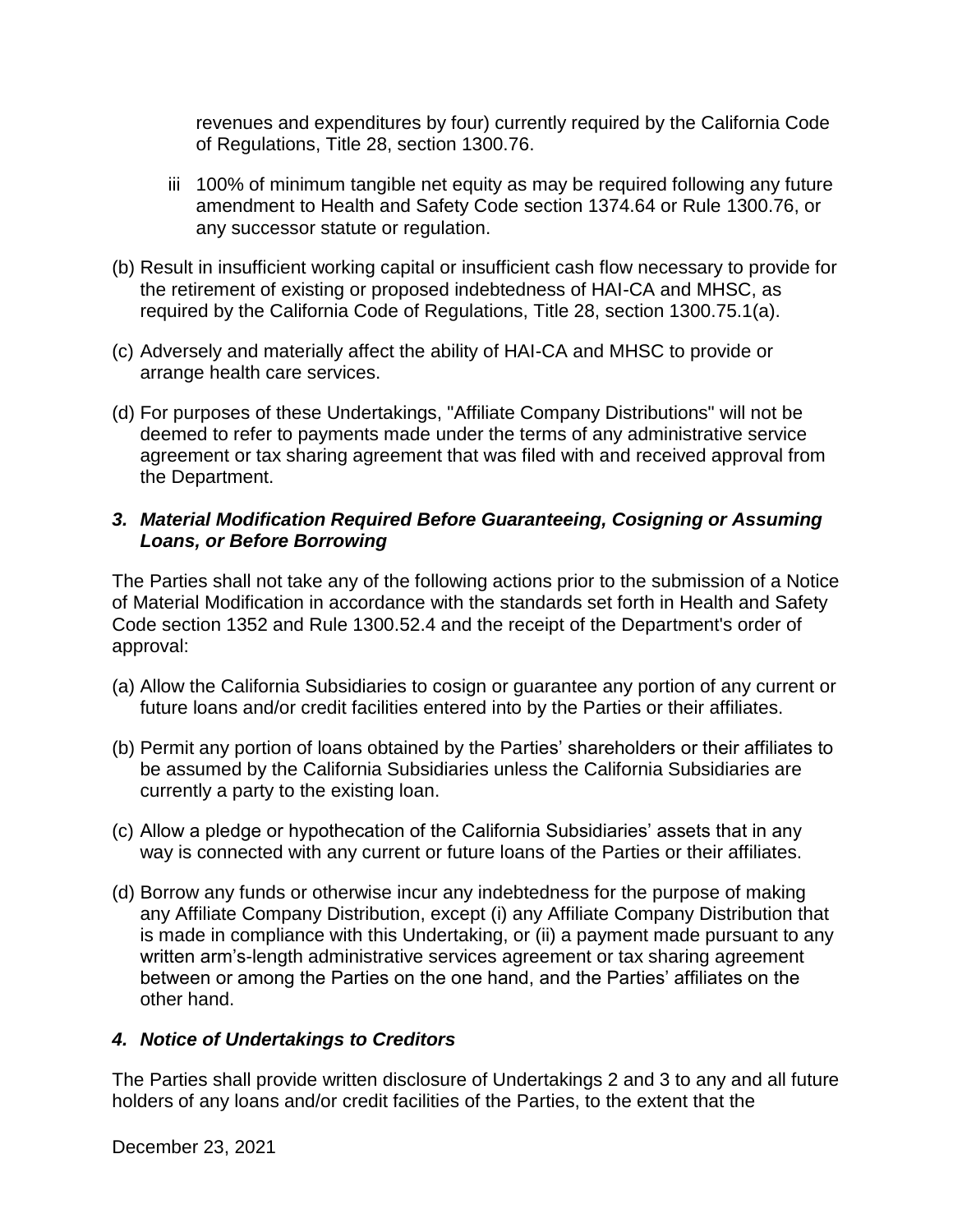credit facilities, to ensure that the holder of such instrument(s) has written notice that the applicable California Subsidiaries' assets and/or stock are involved in such loans and/or satisfaction of any obligations under such instrument(s) is subordinated to the applicable California Subsidiaries' obligations under the Act and Rules thereunder.

## *5. Prefiling Conference Required Prior to Execution of New Plan-to-Plan Agreements*

HAI-CA and MHSC shall have a prefiling conference with the Department prior to executing any new plan-to-plan agreements.

 submitting them to the Department for review in the form of Notice of Material HAI-CA and MHSC shall not execute any new plan-to-plan agreements prior to Modification or an Amendment, as determined by the Department during the prefiling conference. HAI-CA and MHSC may not implement such plan-to-plan agreements filed as Material Modification until after the Department has issued an order of approval for such agreements.

 HAI-CA or MHSC, and not amendments of existing plan-to-plan agreements. Any Plan-to-plan agreements as used in this section refers only to new agreements involving amendments to existing plan-to-plan agreements by HAI-CA or MHSC shall comply with Section 1352.

## *6. Termination of a Plan-to-Plan Agreement to be Filed as an Amendment*

 HAI-CA and MHSC agree to file a termination of any plan-to-plan agreements by submitting an Amendment through the Department's eFiling portal.

Plan-to-plan agreements as used in this section refers only to agreements in which HAI-CA or MHSC are a party.

# *7. Tax sharing Agreements to be Filed as Material Modifications*

 terminate or replace their tax sharing agreements, as previously filed with and approved those tax sharing agreements as a Notice of Material Modification in accordance with the standards set forth in Health and Safety Code section 1352 and Rule 1300.52.4. After the closing date of the Acquisition, if the Parties desire to amend, change, by the Department, the California Subsidiaries, as applicable, shall file any changes to

## *8. Payment of Costs Associated with the Department's Review of the Parties' Change of Control Filings*

 The Parties agree to pay, within 15 calendar days from the receipt of billings from the Department, the actual costs arising from the activities of the Department associated with the review of Parties' Change of Control Filings, eFiling Nos. 20210178 and 20210179. Such costs include the costs of the activities described in Health and Safety Code section 1399.66.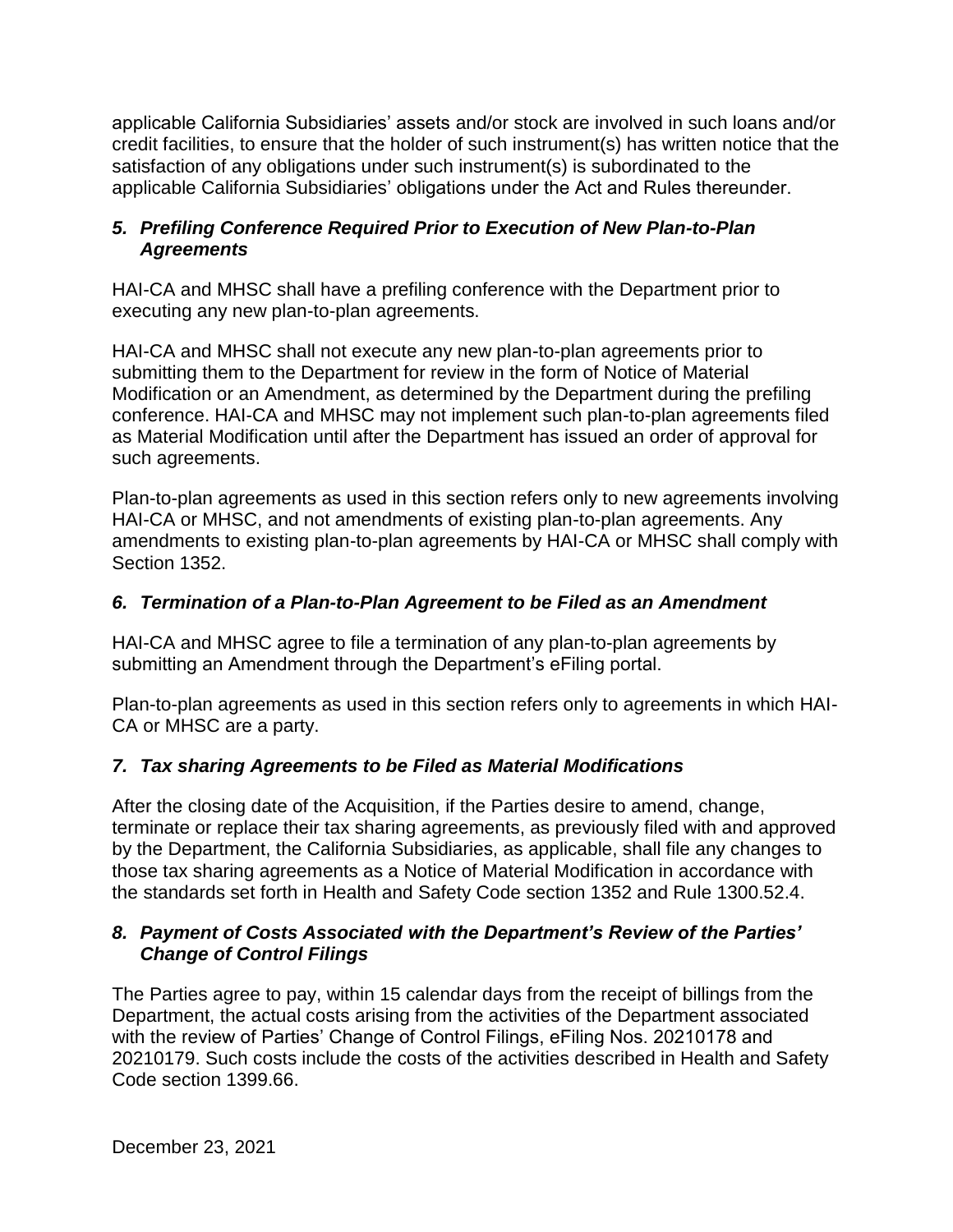### *9. Payment of Costs Associated with the Department's Surveys, Audits, Examinations, or Inquiries*

 The Parties agree to pay, within 15 calendar days from the receipt of billings from the Department, the actual costs arising from the activities of the Department, including any to verify and audit the Parties' performance of these Undertakings are not a survey or necessary out-of-state travel, incurred in the course of verifying and auditing compliance with the Act and each of the Undertakings set forth herein. The Department's activities examination under Health and Safety Code sections 1380 and 1382 and their implementing regulations.

# *10.Payment of Penalty Associated with a Letter of Agreement*

 Department within 15 business days of the date the Department sends the LOA to the Subsidiaries fail to pay within the required timeframe, a fee of \$500 per day or 1% of the Centene and its California Subsidiaries shall issue payment of any penalty associated with a Letter of Agreement ("LOA) to resolve an enforcement action brought by the Plan. Centene and its California Subsidiaries shall clearly identify the Department enforcement matter number with the transmitted payment. If Centene and its California total penalty in the LOA, whichever is greater, shall accrue beginning the day after the due date until the penalty is paid in full. Payment of the total late fees incurred shall be transmitted to the Department separately and apart from the penalty payment. This undertaking does not waive the Department's right to file legal action against Centene and its California Subsidiaries seeking any and all available remedies or relief, including breach of contract remedies and civil, criminal, or administrative remedies in the event late payment penalty fees are not paid.

# *11.No Push-Down of Goodwill from Centene or Magellan*

Centene and Magellan shall not use any form of push-down accounting methods that result in the transfer or allocation of any of Centene's or Magellan's goodwill, including goodwill related to this Acquisition, to the California Subsidiaries.

# *12.Maintaining Market Presence of HAI-CA and MHSC*

 play in the California market. Accordingly, for a period of at least ten (10) years from Centene has acknowledged an understanding of the important role HAI-CA and MHSC the issuance of the Order of Approval:<sup>1</sup>

- (a) HAI-CA shall continue to take commercially reasonable steps in good faith to seek to contract with unaffiliated health care service plans through plan-toplan agreements on an arm's length basis in the normal course of business.
- in good faith to operate as ongoing, economically viable and active (b) HAI-CA and MHSC shall continue to make all commercially reasonable efforts

 $\overline{a}$  $1$  This Undertaking may be extended for three (3) years in the discretion of the Department if the Competition-Related Undertakings are also extended.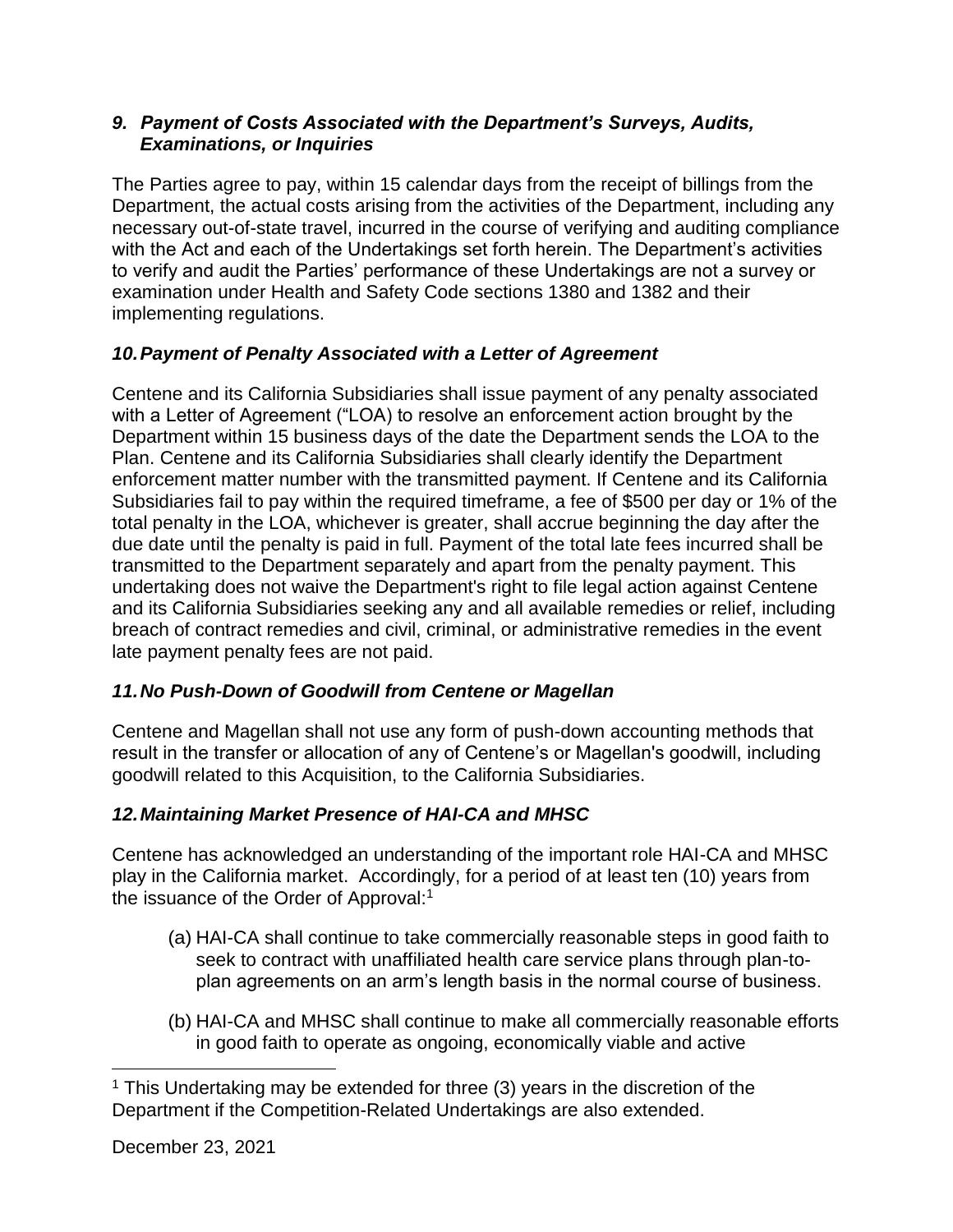("EAP") markets in California consistent with their practices prior to the close competitors in the behavioral health and employee assistance program of the Acquisition.

 (c) HAI-CA and MHSC shall take all commercially reasonable steps in good faith California behavioral health and EAP markets, respectively. to preserve and maintain the value and goodwill of HAI-CA and MHSC and their products in California, including continuing to strive to grow in the

#### *13.No Increase in Premiums Because of the Acquisition*

 period of no more than four (4) years from the issuance of the Order of Approval, the The Parties agree that controlling health care costs is of the utmost importance. For a Parties represent and warrant that premiums payable by the California Subsidiaries' enrollees (including copayments and deductibles) shall not increase as a result of direct costs incurred in financing, analyzing and/or consummating the Acquisition ("Acquisition Costs"). Such costs include but are not limited to, attorneys' and investment bankers' fees, travel expenses, the CIC Benefit, due diligence expenses, and expenses related to concurrent or future acquisitions by Centene affiliates.

The Parties further represent and warrant that, subject to any exceptions filed with and approved by the Department.

- (a) The California Subsidiaries' methodologies for determining premium rates in the California market after the Acquisition shall not materially vary from their pre-Acquisition practices and methodologies in a manner that directly or indirectly includes Acquisition Costs.
- (b) No debt rating factor relating to the indebtedness that Centene has incurred to finance the Acquisition shall be directly included in the California Subsidiaries' premium practices and methodologies post-Acquisition.
- (c) In the event there are reductions in the level of reimbursement of the California Subsidiaries' health care providers, as defined in Health and Safety Code section 1345(i), such reductions shall not be directly attributable to the Acquisition Costs.
- California markets, such reductions shall not be directly attributable to the (d) If there are reductions in the benefits of the California Subsidiaries' products sold in Acquisition Costs.

## *14.Keep premium rate increases to a minimum*

The Parties agree that controlling health care costs is of the utmost importance. This Undertaking applies to commercial lines of business subject to rate review by the Department at the time the rate is filed.

For a period of four (4) years following the issuance of the Order of Approval: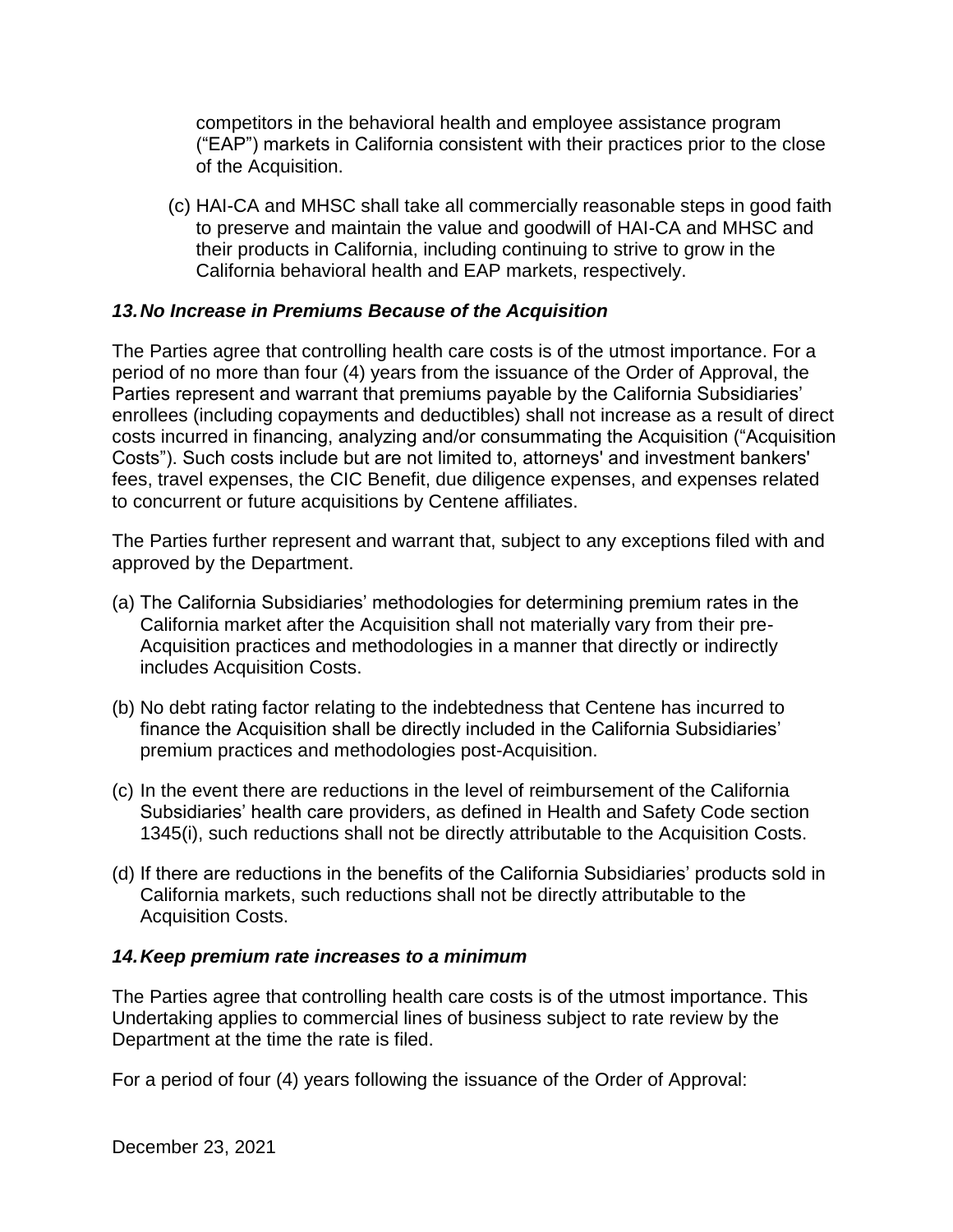- prior to the submissions of each individual, and small group quarterly, rate filing a) Health Net of California, Inc. and the Department shall meet at least 30 days to review the upcoming filing;
- and 2020 shall be submitted at least 90 days from the consummation of the Acquisition and statements for 2021 through 2025 shall be filed by April 30th b) Health Net of California, Inc. shall provide the Department with annual income statements specific to individual, small group and large group markets for calendar years 2018 through 2025. Statements for calendar years 2018, 2019 following the close of the calendar year. With each rate filing submitted, Health Net of California, Inc. shall include (1) a two-year forecast of medical cost, medical cost trend, pharmacy cost, administrative cost, member months and profit margin; and, (2) a three-year historic comparison summary of medical cost, medical cost trend, pharmacy cost, administrative cost, member months and profit margin between projection and actual results;
- c) For any premium rate increase deemed unreasonable or unjustified by the and confer with the Department and make a good faith attempt to resolve any Department, the Parties or those that are subject to the rate review, shall meet differences regarding the premium rate increase;
- its review of a filing within five business days; and, d) Consistent with the Department's historical information requests, Health Net of California, Inc. shall provide information requested by the Department to support
- the end of the calendar year, Health Net of California, Inc. shall file a certification, similar officer, certifying Undertaking 12 and 13 have been met for commercial e) Annually, through eFiling, as an Exhibit HH-32, within sixty (60) days following signed by Health Net of California, Inc.'s Chief Actuary, Chief Financial Officer or lines of business by market type for the prior calendar year starting from calendar year of 2022.

## *15.Key Functions and Management Based in California*

 HAI-CA and MHSC commit to keeping the positions overseeing the California Acquisition, shall continue to be performed in California after the Acquisition consistent operations of HAI-CA and MHSC based in California, as well as the leaders responsible for local functions described below, to the extent such positions and leaders were based in California as of January 12, 2021 (the date HAI-CA and MHSC filed their material modifications related to the Acquisition with the Department). HAI-CA and MHSC further commit that health plan job functions performed by employees in California who directly interact with members and providers in California, as of January 12, 2021, except as approved by the Department to be performed elsewhere either before or after the with their past practices. After the Acquisition is completed, HAI-CA and MHSC shall maintain leaders and personnel in California to the extent such leaders and personnel were based in California as of January 12, 2021, to assure adequate organizational and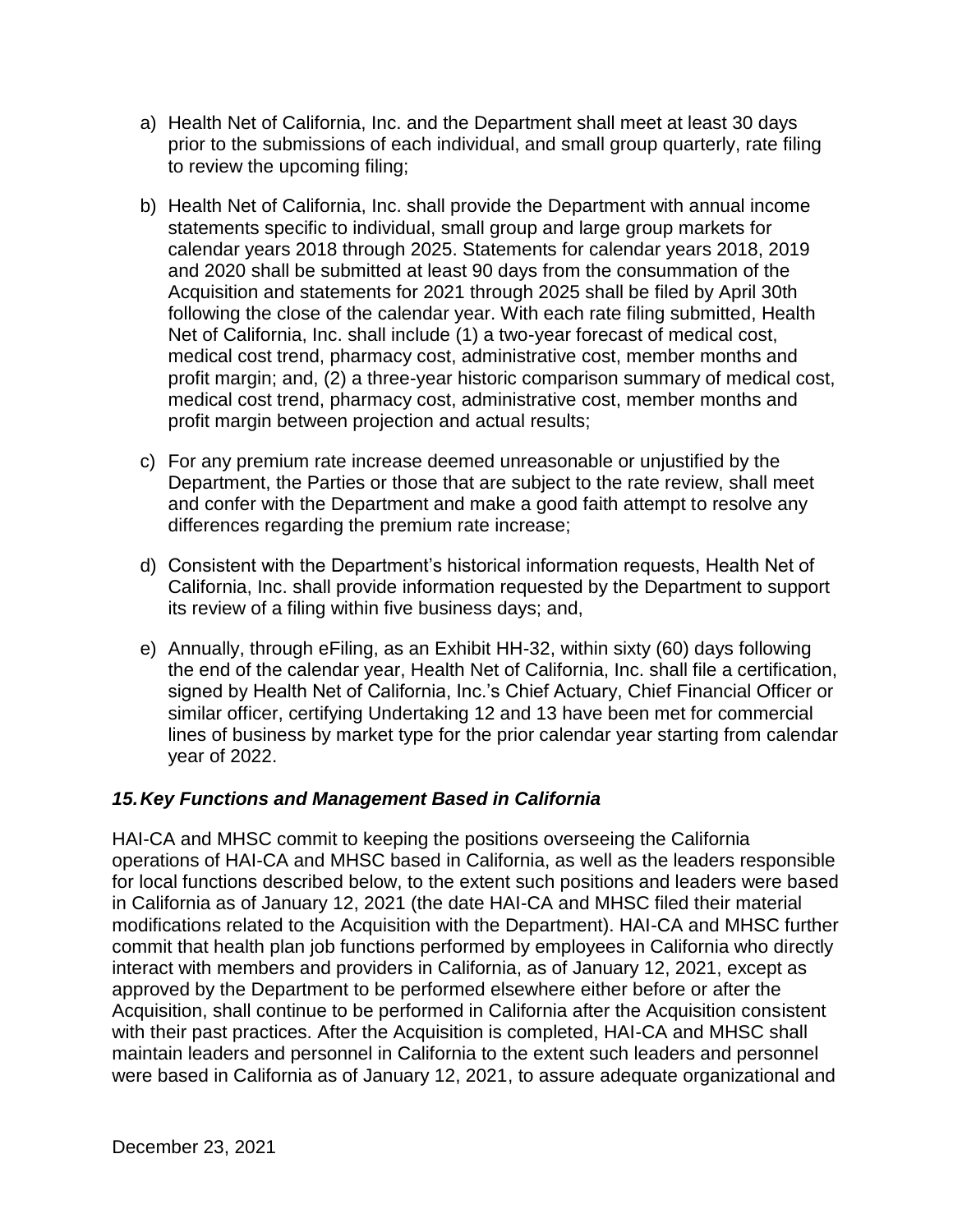administrative capacity and to perform, at a minimum, the following functions consistent with the plans' practices in effect prior to the Acquisition:

- (a) Clinical decision-making and California medical policy development by a chief medical officer(s) and appropriate clinical personnel responsible for California medical decision-making and California medical policy.
- (b) Prior authorization and referral functions.
- (c) Enrollee grievance and appeal functions.
- (d) Network management.
- (e) Provider services, including membership accounting and provider directories.
- (f) Clinical decision making in connection with the Independent Medical Review process.
- (g) Underwriting functions.
- (h) Provider Dispute Resolution Mechanism process.
- (i) Oversight of claims processing functions.
- (j) Key management positions, including the following positions to the extent the positions were held within HAI-CA and MHSC as of January 12, 2021:
	- i President
	- ii Chief Operating Officer
	- iii Chief Financial Officer
	- iv Chief Medical Officer
- state and federal compliance functions, including personnel knowledgeable with the (k) Key regulatory, financial, and compliance officers and other personnel performing Act and Rules and any other applicable law.

 standards, and timeframes, as required by the Act. HAI-CA and MHSC confirm to the Department that they intend to maintain offices in California to the extent such offices These aforementioned functions shall be conducted in conformity with California were located in California as of January 12, 2021.

#### *16.Books and Records to Stay in California Unless Approved by the Department*

HAI-CA and MHSC agree to not remove, or require, permit, or cause the removal of any HAI-CA and MHSC books and records, as defined in the Act, from California prior to the submission of a Notice of Material Modification in accordance with the standards set

December 23, 2021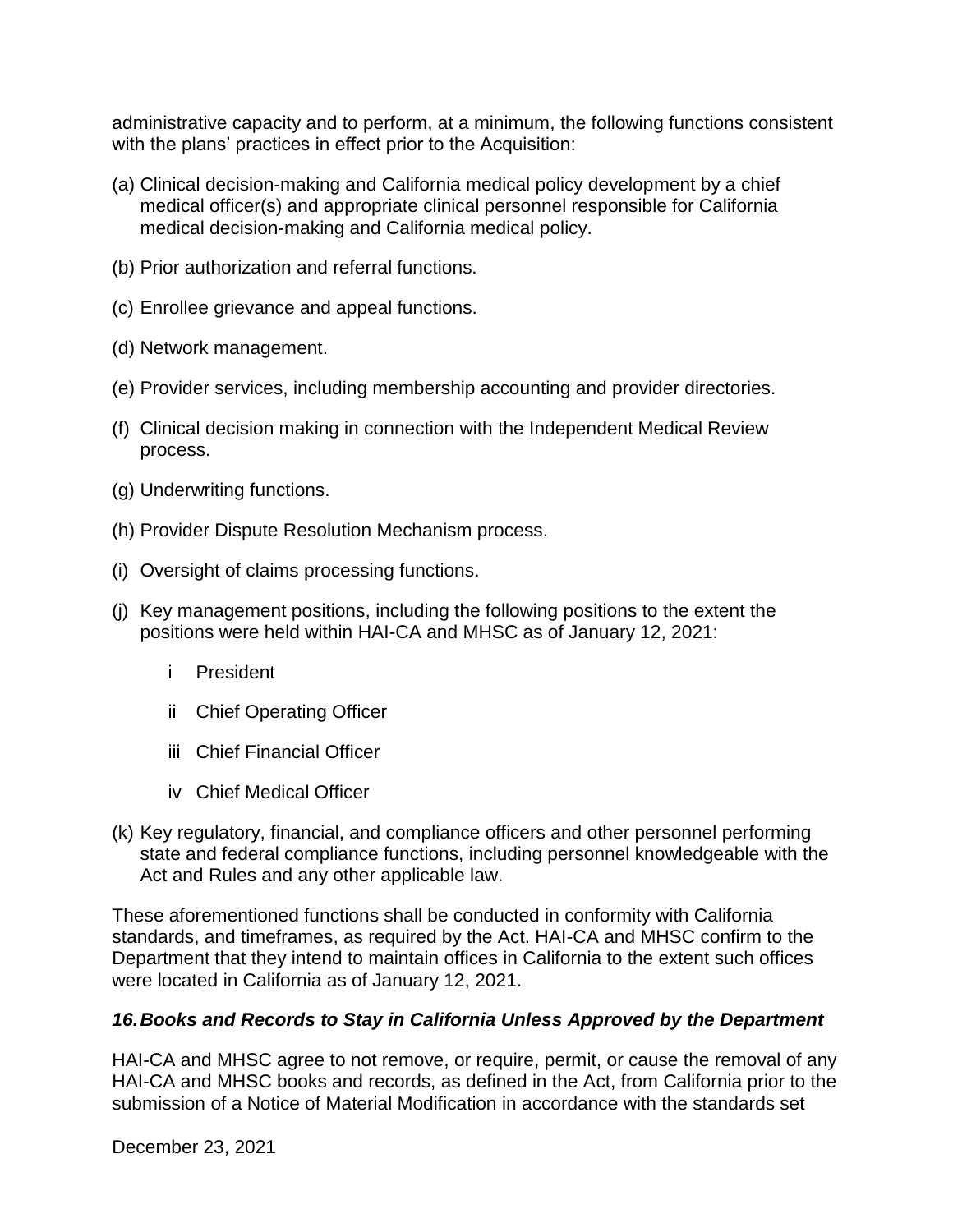forth in Section 1352 of the Act and Rule 1300.52.4 and the receipt of the Department's Order of Approval. Further, notwithstanding any failure or omission on the part of HAI- and MHSC books and records removed from California without the Department's CA and MHSC, or that of an affiliate, to maintain the records of HAI-CA and MHSC in California, HAI-CA and MHSC agree they shall return to California, as may be required by the Department, within the timeframe specified by the Department, any such HAI-CA express, written permission. This Undertaking shall not restrict HAI-CA and MHSC from maintaining books and records in an electronic format, as long as electronic books and records are contemporaneously available in California.

#### *17.Changes to Administrative Services Agreements Must be Filed as Material Modifications*

 forth in Health and Safety Code section 1352 and Rule 1300.52.4 and shall not implement the changes prior to the receipt of the Department's Order of Approval. In the event of any Change(s), as defined below, to an administrative services agreement (ASA) to which HAI-CA and MHSC are a party with any HAI-CA and MHSC's affiliate, or through which HAI-CA and MHSC receive services, HAI-CA and MHSC shall file a Notice of Material Modification in accordance with the standards set

Neither HAI-CA and MHSC, nor its administrative services provider, or any entity delegated or subdelegated to perform any plan functions, may implement such change(s) until after the Department has issued an Order of Approval for such change(s).

"Change" is defined for purposes of this Undertaking as an amendment, modification, termination, or replacement of an ASA, which involves any of the following:

- (a) Material changes to any ASA relating to provider claims processing, utilization management, grievance processing, or accounting functions;
- (b) Any other material change that requires the plan to file a material modification pursuant to Rule 1300.52.4.

Notwithstanding the above, these undertakings do not supersede the Plan's requirement to file a Notice of Material Modification when required by Health and Safety Code section 1352(b), Rule 1300.52.4(d), or as otherwise required by the Act.

## *18.Appointment of an Independent Third-Party Monitor Due to TNE Deficiency*

 In the event HAI-CA or MHSC fails to maintain at all times 100 percent of the minimum tangible net equity required by the California Code of Regulations, Title 28, section 1300.76 ("TNE Deficiency") and fails to remedy the TNE Deficiency within 30 calendar days upon notice by the Department, the DMHC may appoint an independent third-party monitor ("TNE Third-Party Monitor") to monitor HAI-CA and MHSC's financials. The TNE Third-Party Monitor shall periodically report to the Department on HAI-CA and MHSC's actions towards remedying the TNE Deficiency.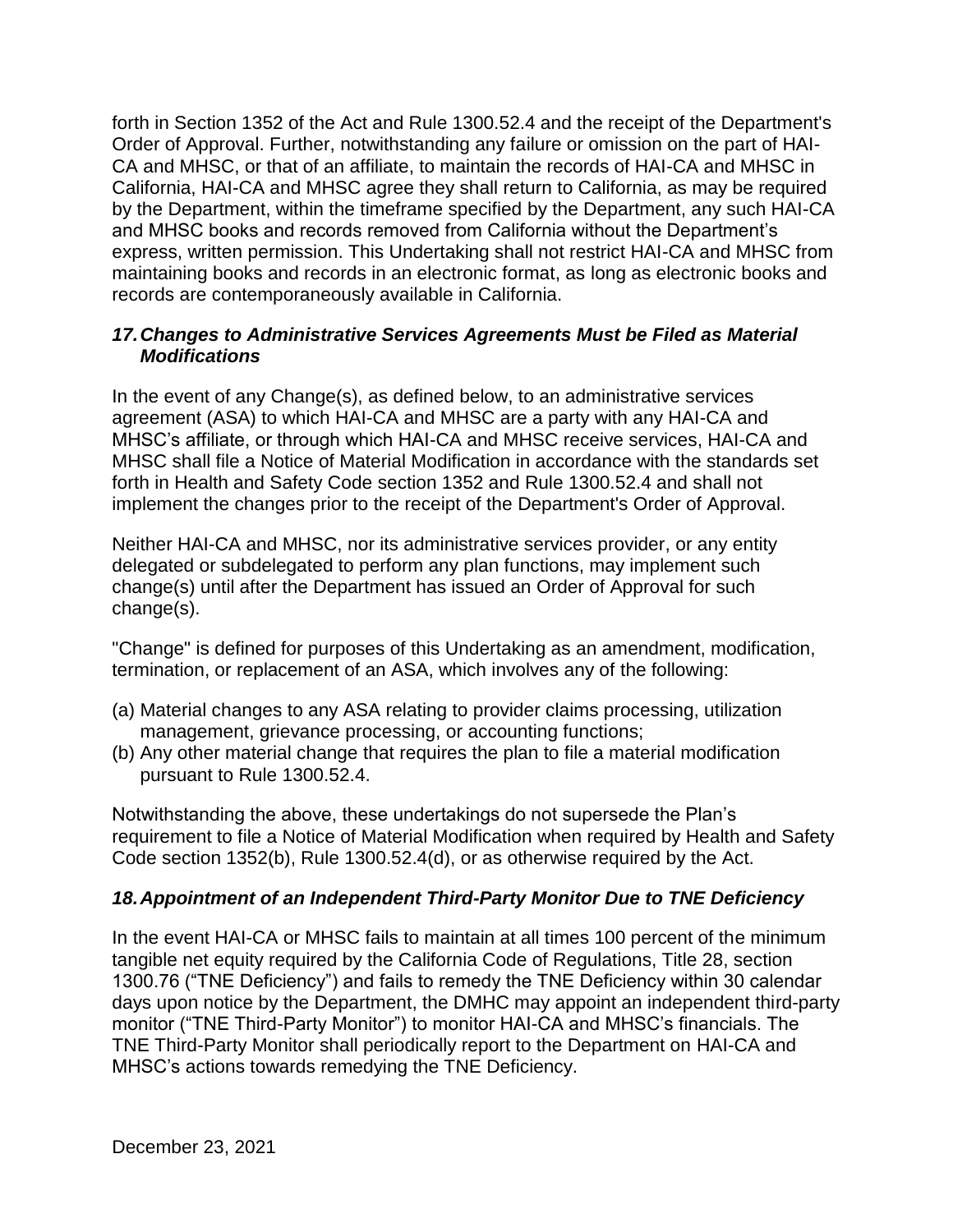shall promptly appoint the TNE Third-Party Monitor. The appointment shall cease when that HAI-CA and MHSC are financially stable. Termination of the TNE Third-Party shall be financially responsible for the TNE Third-Party Monitor's costs and fees, HAI-CA and MHSC, in consultation with the Department, will select an appropriately qualified TNE Third-Party Monitor. Upon the Department's approval, HAI-CA and MHSC HAI-CA and MHSC remedy the TNE Deficiency and demonstrate to the Department Monitor's appointment shall require the Department's approval. HAI-CA and MHSC including any cost and fees associated with the TNE Third-Party Monitor's services. HAI-CA and MHSC shall reimburse the Department for any reasonable costs incurred in verifying the TNE Third-Party Monitor's qualifications.

## **Surveys and Networks**

## *19.Pertaining to Health Plan Surveys*

Centene shall ensure that the following California Subsidiaries undertake the activities described in items a. through d. below.

- California Health and Wellness Plan
- Health Net Community Solutions, Inc.
- Health Net of California, Inc.
- Managed Health Network
- Human Affairs International of California
- Magellan Health Services of California, Inc. Employer Services
- Envolve Vision, Inc.

(a) Correct all deficiencies identified in the applicable California Subsidiary's most recently issued Medical, Behavioral Health or Vision Survey Final or Follow Up Report of routine and non-routine surveys.

(b) For medical surveys that are open and for which a preliminary report has not yet been issued, correct all uncorrected deficiencies identified in the subsequently issued Final Report.

(c) As part of the pre-onsite materials for the next routine, routine follow-up or nonroutine follow up survey, as applicable, each of the identified Subsidiaries shall prepare a detailed report describing the activities undertaken to correct each uncorrected deficiency and activities to complete the required remediation as to items a. and b. above. The report shall also;

- • Indicate the date each deficiency was corrected, and any required remediation was completed;
- fully corrected and remediation completed; and December 23, 2021 • For deficiencies that remain uncorrected or for which remediation is not fully completed, include a description of the Subsidiary's efforts and current status of all corrective actions and the date the deficiency will be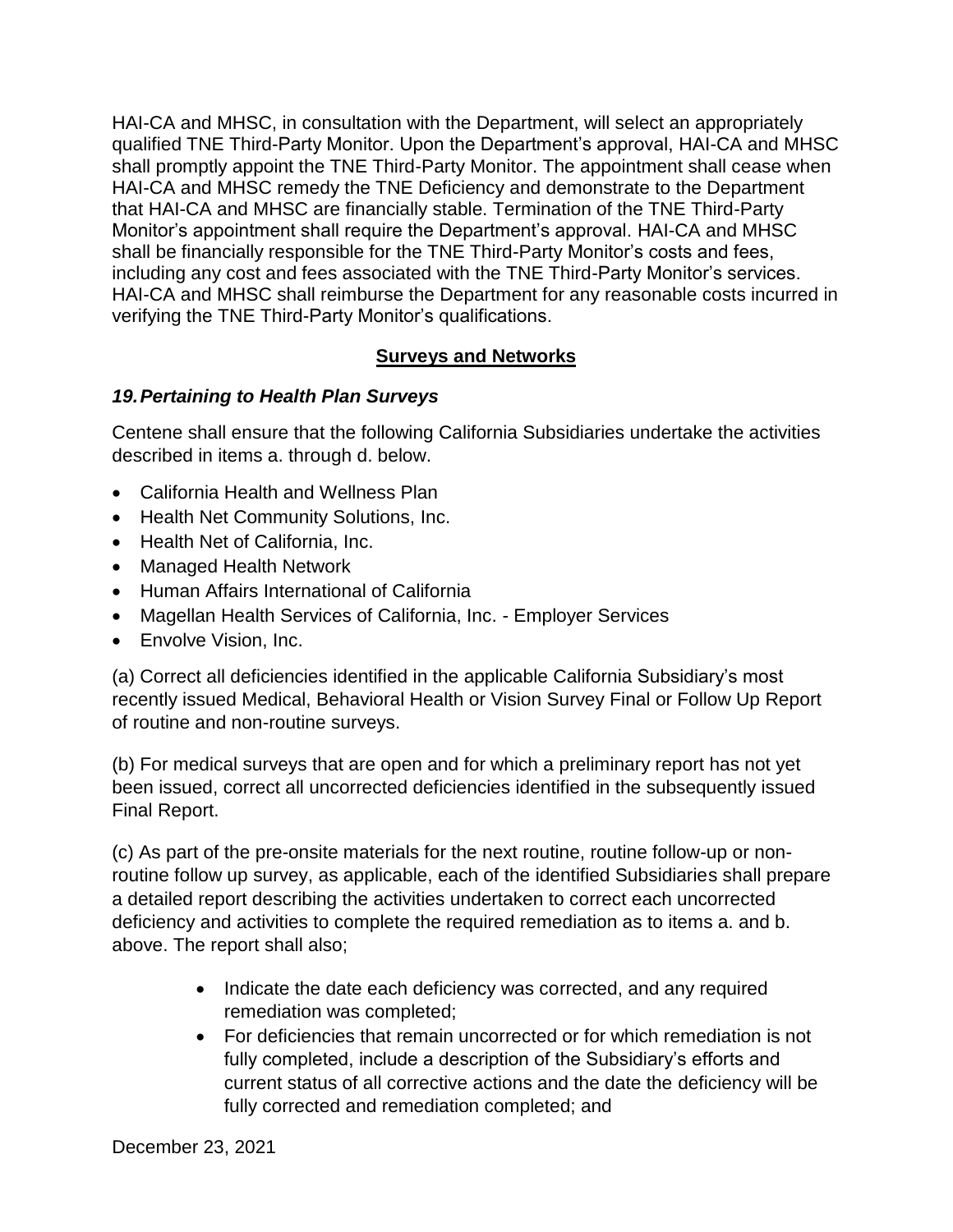- • Include the name and contact information of the person at the Subsidiary who is responsible for overseeing correction of each deficiency and completion of remediation.
- • Include the name and contact information of the person at Centene who is responsible for ensuring compliance with this Undertaking.

(d) The prepared reports as described in item (c) above, along with any data, documents, written processes or other information related to or evidencing the Subsidiary's corrective action and remediation activities, shall be submitted as instructed by the Division of Plan Surveys in relation to the routine, routine follow-up or non-routine follow up survey, or if not otherwise specifically stated, to the Department's Division of Plan Surveys through the Department's Web Portal Communication Tab.

### *20.Pertaining to Oversight*

 with the requirements of Section 1370 and Rule 1300.70. To the extent that a California under the Knox-Keene Act, the oversight standards shall require all delegation Centene shall work with each of the California Subsidiaries to develop and implement consistent delegation oversight standards to ensure the California Subsidiaries comply Subsidiary delegates any function or responsibility that is the Subsidiary's obligation agreements between each of the California Subsidiaries and their delegates to include provisions requiring the delegating health plan to document, track and evaluate all delegated functions to ensure the delegate's operations are appropriate, effective and comply with applicable Knox-Keene Act requirements. For purposes of this Undertaking, a "delegate" is a person or entity to which a California Subsidiary has given the responsibility to perform a function, task or operation for, or on its behalf related to compliance with Section 1370 or Rule 1300.70, including utilization management.

- assurance program an assessment, conducted at least annually, of each delegate's assessment findings and a description of facts supporting each finding, as well as follow-up timeframes for any findings determined to be non-compliant along with delegates' implementation of any corrective action plans from the previous year, and (a) Centene shall ensure that each California Subsidiary shall incorporate into its quality compliance with the delegation oversight standards referenced above. Each California Subsidiary shall prepare a report no less than annually describing each area of delegated responsibility, methods used in assessing delegated functions, corrective actions. The required reports shall include a section that discusses the delegating plan evaluation and findings pertaining to the effectiveness of the corrective actions. The first annual reports will be for the calendar year 2022.
- related to or evidencing a delegate's corrective action shall be submitted to the (b) All annual reports and any data, documents, written processes or other information Department's Division of Plan Surveys as part of the pre-onsite materials for each Subsidiary's next routine, routine follow-up, or non-routine follow-up survey, as applicable. All of these annual reports shall be submitted through the Department's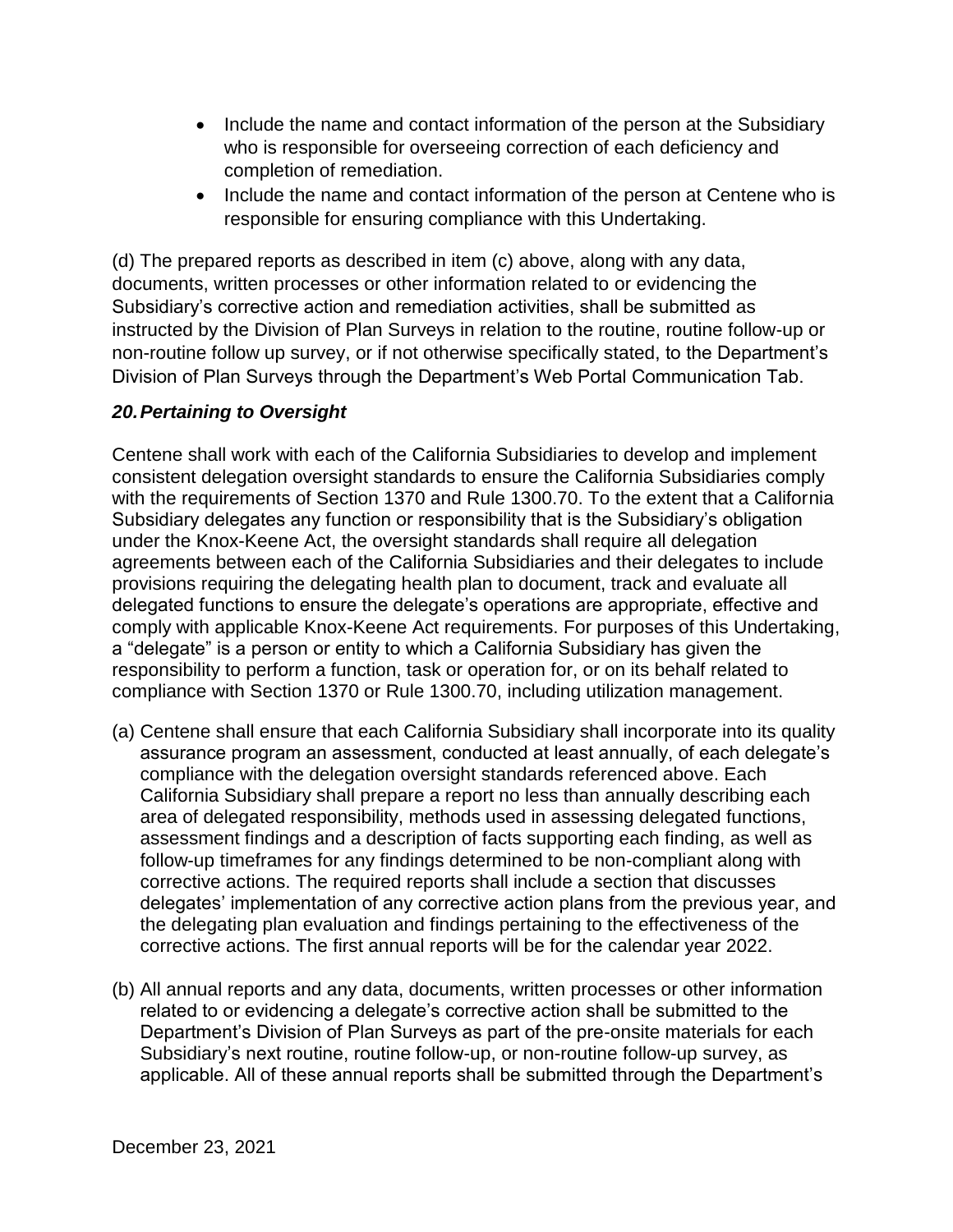Web Portal Communication Tab and shall be identified as "Centene/Magellan Change of Control Undertaking #Number Delegation Oversight Compliance Report."

 Centene shall require each Subsidiary to attach as an exhibit to the required annual reports, a description of Centene's involvement and efforts, along with the name and contact information of the person at Centene responsible for ensuring compliance with this Undertaking.

- documentation as noted above. • For the first survey after the date of this Order of Approval, each California Subsidiary shall submit all annually prepared report(s) along with supporting
- For each subsequent survey, each California Subsidiary shall submit annually prepared report(s) along with supporting documentation that were not previously submitted for a prior survey.
- (c) The annual reporting obligations under this Undertaking shall be in effect for a period Department's Office of Plan Licensing, or new documents required to be filed as an include the eFiling numbers in the annual reports referenced above. of five (5) full calendar years (2022, 2023,2024, 2025, 2026) following the issuance of the Order of Approval. If a Subsidiary's implementation of this Undertaking requires revisions to documents and/or information previously submitted to the Amendment or Notice of Material Modification (see Section 1352 and Rule 1300.52.4), please identify the eFiling numbers corresponding to each Filing and

# *21.Pertaining to Subsidiaries and Delegates Re: Continued Care*

Centene shall ensure, through Magellan,<sup>2</sup> that HAI-CA and any of its delegate(s) comply with the following requirements. For purposes of this Undertaking, a "delegate" is a person or entity to which a plan has given the responsibility to perform a function, task or operation of utilization management ("UM") or utilization review ("UR") for, or on behalf of, a health plan.

(a) When HAI-CA (or its utilization management (UM) or its utilization review ("UR") delegate) receives a request for authorization for continued or additional health care services for an enrollee at the time services are being provided to the enrollee under a previous authorization (i.e., a concurrent review circumstance), HAI-CA (and/or its UM or UR delegate) shall be responsible to ensure care is not discontinued until (a) the enrollee's treating provider has been notified of the utilization management

 $\overline{a}$ 

 the proposed Transaction occurs. Centene may not use this provision to vitiate the  $2$  The reference to Magellan encompasses Magellan entities and lines of business after Competition-Related Undertakings, but rather must ensure that the Magellan entities and lines of business have a separate process by which they can comply with this Undertaking.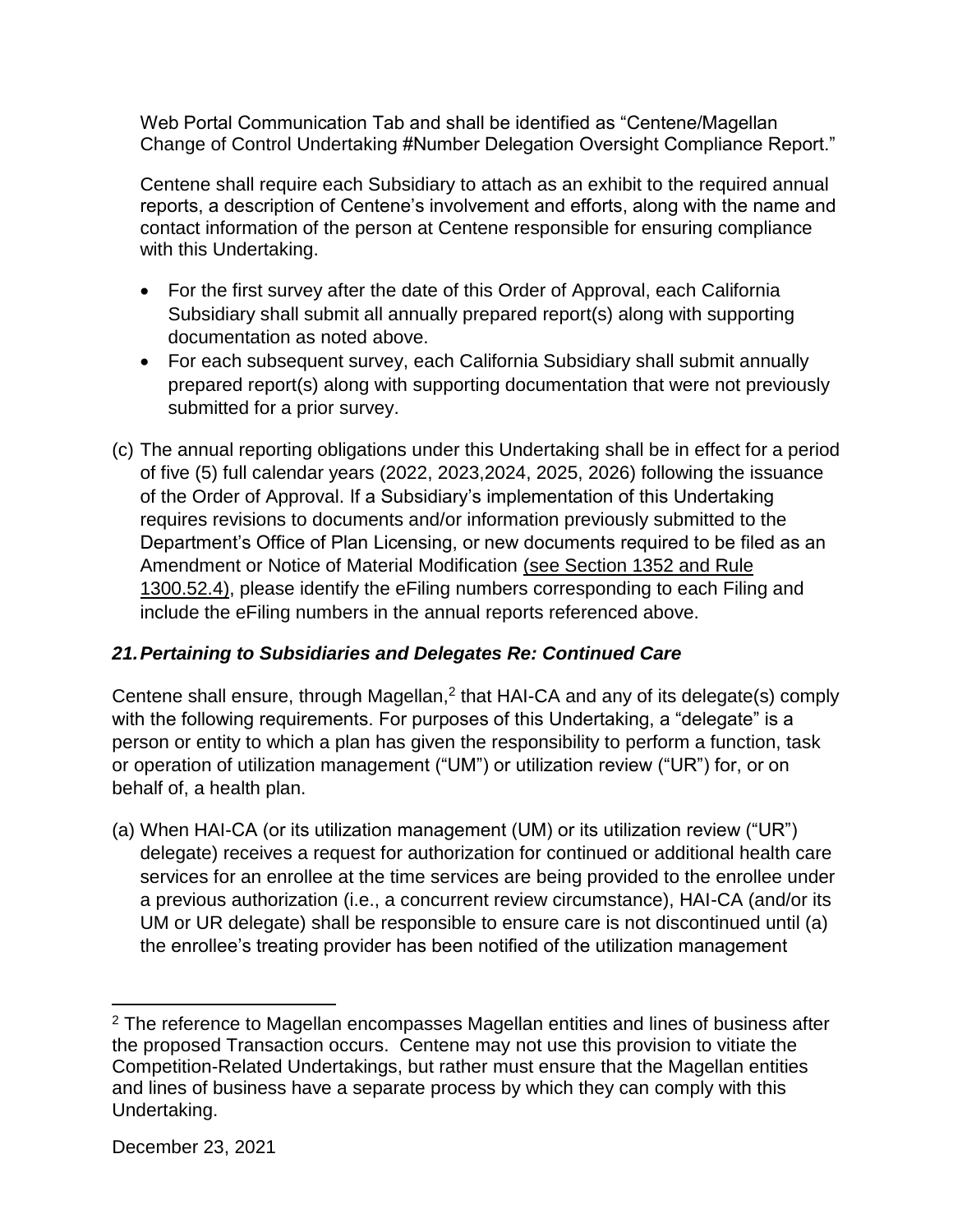decision, and (b) a care plan has been agreed upon by the treating provider that is appropriate for the medical needs of that patient.

In order to satisfy its obligation to ensure care is not discontinued during the concurrent review process, HAI-CA (or its UM or UR delegate) shall be responsible to ensure coverage and payment for the health care services rendered by the provider to the enrollee until conditions (a) and (b) above are fulfilled. Notification to the treating provider of an alternative service the California Subsidiary HAI-CA (or its UM or UR delegate) is willing to authorize does not satisfy condition (b) above. To satisfy condition (b), HAI-CA (or its UM or UR delegate) shall either obtain the treating provider's written agreement to a proposed plan of care or shall document the treating provider's verbal agreement. Documentation of verbal agreement shall include the provider's name, the name of HAI-CA (or its UM or UR delegate) representative who received and documented the provider's verbal agreement, the date and time the provider provided verbal agreement, the plan of care agreed upon and any comments the provider would like to include. The required written or documented provider agreement shall be maintained in the enrollee's files.

- (b) If HAI-CA's implementation of this Undertaking requires revisions to documents and/or information previously submitted to the Department's Office of Plan Licensing, or new documents required to be filed as an Amendment or Notice of Material Modification (see Section 1352 and Rule 1300.52.4), include the following in the Exhibit E-1:
	- A statement that the filing is in response to this Undertaking; and
	- • The name and contact information of the person at Centene responsible for ensuring compliance with this Undertaking.

# *22. Pertaining to Subsidiaries and Delegates Re: Modifications*

Centene shall ensure, through Magellan, $3$  that HAI-CA and any of its delegate(s) comply with the following requirements. For purposes of this Undertaking, a "delegate" is a person or entity to which a plan has given the responsibility to perform a function, task or operation of utilization management ("UM") or utilization review ("UR") for, or on behalf of, a health plan.

 (a) When HAI-CA (or its UM or UR delegate) receives a request for authorization of a health care service from a provider, prior to, retrospectively, or concurrent with, the provision of health care services to the enrollee, and the determination, which is

 $\overline{a}$ 

 the proposed Transaction occurs. Centene may not use this provision to vitiate the <sup>3</sup> The reference to Magellan encompasses Magellan entities and lines of business after Competition-Related Undertakings, but rather must ensure that the Magellan entities and lines of business have a separate process by which they can comply with this Undertaking.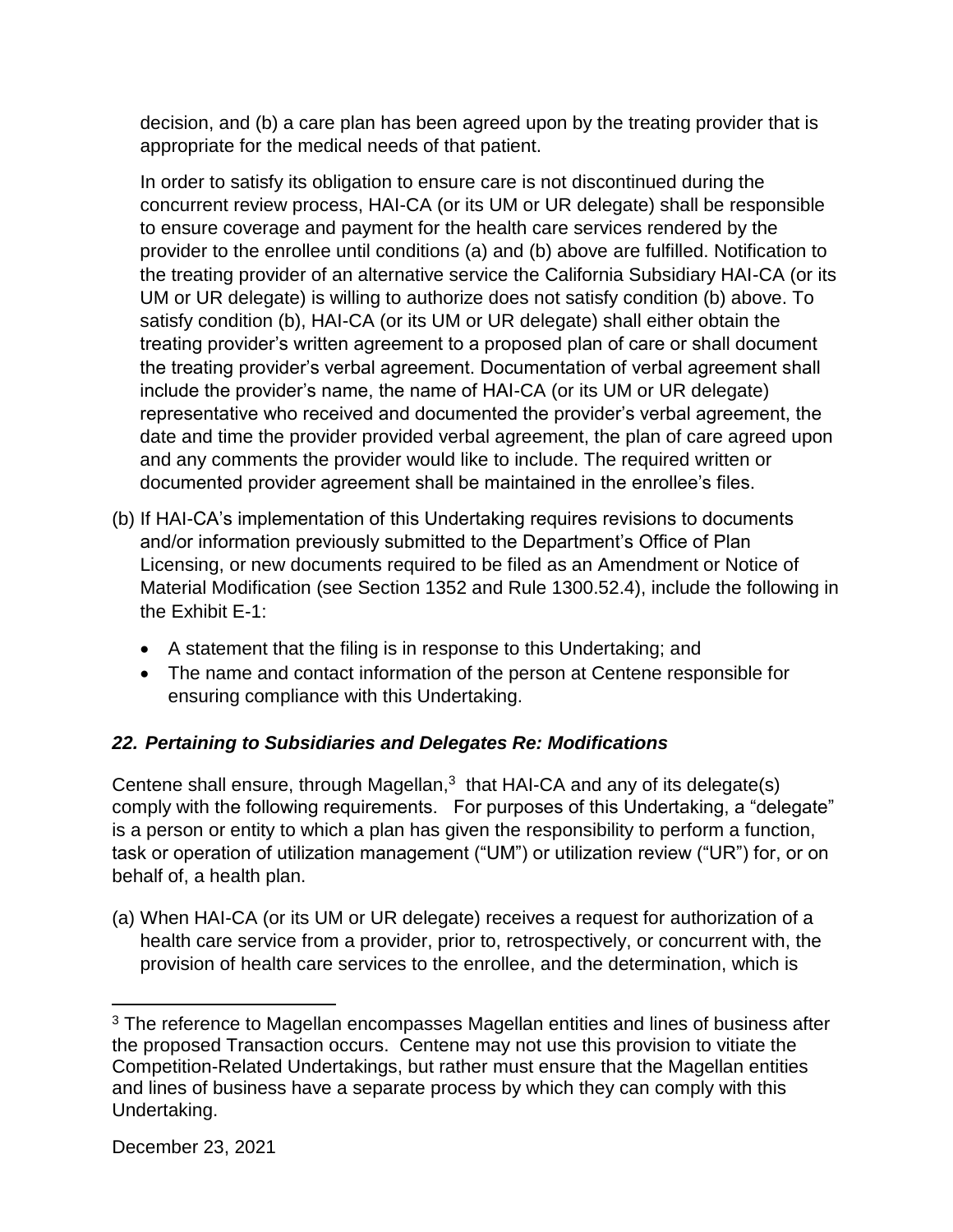modification. HAI-CA (or its UM or UR delegate) shall communicate the decision to based in whole or in part on medical necessity, results in a decision to authorize a health care service that is different from, or that changes, adjusts, alters, limits or qualifies the health care service that was originally requested by the provider, HAI-CA (or its UM or UR delegate) shall designate and process the determination as a the enrollee and provider pursuant to the requirements in Section 1367.01(h)(3) and (h)(4) pertaining to modifications.

- (b) The obligation described in this Undertaking cannot be waived by a provider or enrollee. If HAI-CA (or its UM or UR delegate) secures a requesting provider's agreement to accept an alternate, reduced or limited service, as compared to the provider's requested service, the authorization of the alternate, reduced or limited service shall be deemed a modification requiring the applicable Section 1367.01(h)(3) and (h)(4) communications be sent to the provider/enrollee.
- (c) The following is a representative, non-exhaustive list of examples that describe practices HAI-CA (or UM or UR delegate) shall designate and process as modifications:
	- plan or delegate determines to meet clinical criteria. The plan or delegate authorizes the alternate level of service if the provider agrees to accept the for the alternate level of service is generated and authorized. • A plan (or its UM or UR delegate) conducts UM review and determines the requested health care service does not meet clinical criteria. The plan or delegate then offers the requesting provider an alternate level of service that the offered service. The provider's original request is withdrawn and a new request
	- delegate reviewer discusses the case with the provider, and they agree upon a The plan or delegate authorizes the agreed upon service. • A plan (or its UM or UR delegate) conducts UM review and determines the requested health care service does not meet clinical criteria. The plan or health care service other than the service originally requested by the provider.
	- delegate reviewer discusses the case with the provider and obtains the provider's recognize or respond to the provider's initial request. The plan or delegate • A plan (or its UM or UR delegate) conducts UM review and determines the requested health care service does not meet clinical criteria. The plan or consent for a different service. The plan deems the provider's consent as a "final request" for the different service, and either closes out or otherwise does not authorizes the service for which it obtained the provider's consent.
- (d) Notwithstanding the foregoing, a requesting provider may legitimately withdraw or change his or her request for services when such withdrawal is voluntarily made based on changed circumstances. Such changed circumstances may include, for example: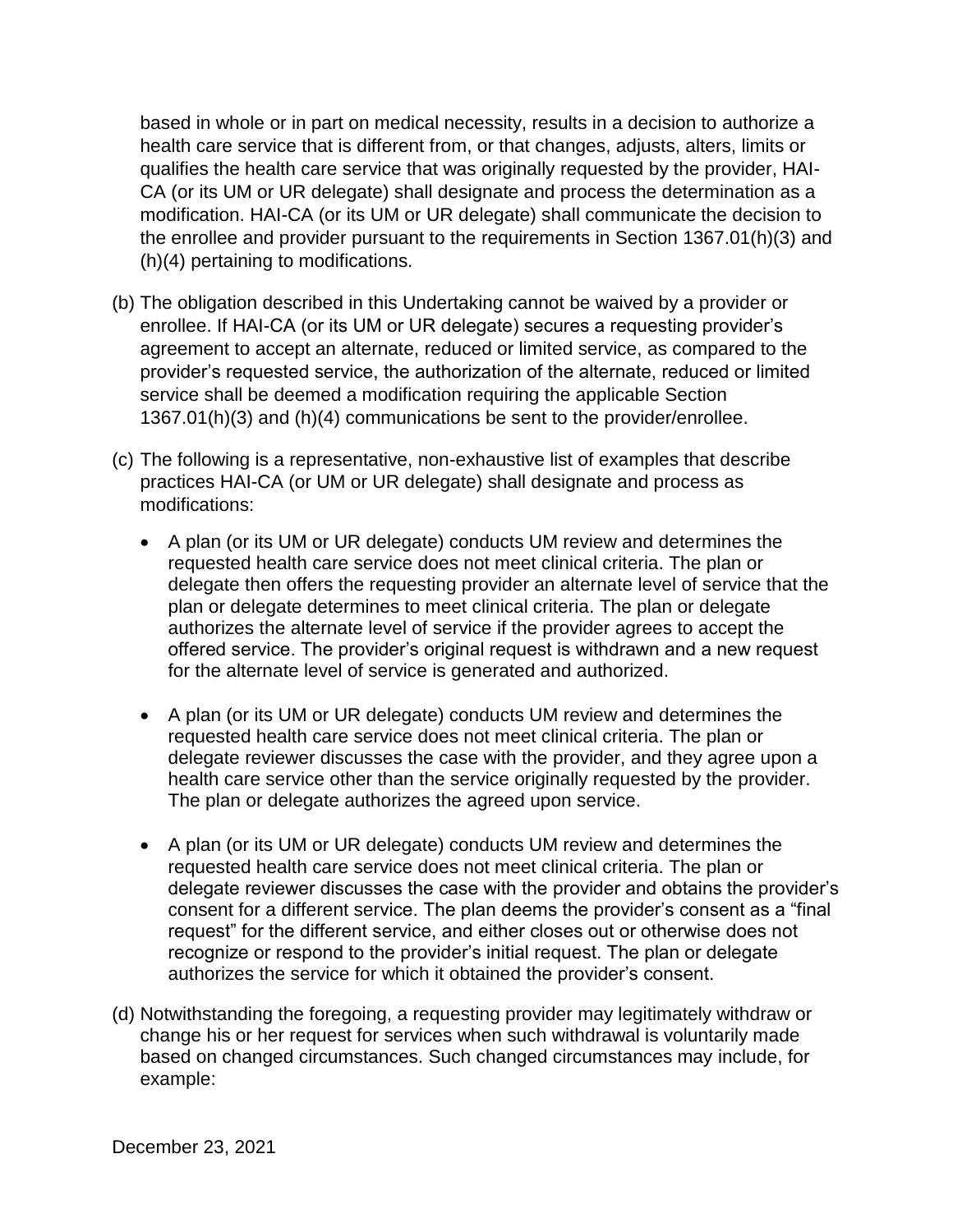- a change in the enrollee's clinical condition necessitating, in the provider's opinion, a change in treatment;
- the provider learns the enrollee declines the requested service;
- • HAI-CA or its UM or UR delegate notifies the provider a requested service is not a covered benefit, but a different, comparable service is covered.

 HAI-CA (or its UM or UR delegate) shall document the name of the provider, the date and time of the provider communication and the specific details of the request In cases when a provider legitimately and voluntarily withdraws or changes his or her request for service, no modification decision results and the communications pertaining to modifications required by Section 1367.01(h)(3) and (h)(4) are not required. In cases of legitimate and voluntary withdrawal or change by the provider, to withdraw or change his or her request for service, including clinical reasons, if any.

## *23.Pertaining to Measurement Year 2019 Network Findings Report*

 HAI-CA will take the below-listed actions in Undertakings 23 through 25 to demonstrate its commitment to address the issues and findings indicated within its Measurement Year ("MY") 2019 Network Findings Report and take further actions as necessary to ensure these issues do not recur.

## *24.Pertaining to Timely Access Compliance Report Findings*

- (a) HAI-CA will not include survey data in its Raw Data Template report and Crosswalk Table for Provider Types not set forth in Department-issued Provider Appointment Availability Survey ("PAAS") Methodology. HAI-CA will also update its reporting systems and implement multi-level checks that comply with the DMHC-issued PAAS Methodology as indicated in its MY2019 Timely Access Compliance Report Findings Response dated May 14, 2021.
- (b) HAI-CA will identify in its Timely Access Compliance Report submitted pursuant to Rule 1300.67.2.2, incidents of non-compliance resulting in substantial harm to an enrollee using the definition of "substantial harm" set forth in Civil Code section 3428.

## *25.Pertaining to Annual Provider Network Review Benchmark Findings*

 HAI-CA will maintain an adequate network of contracted or employed physicians specializing in addiction medicine or addiction psychiatry. HAI-CA shall further ensure that it appropriately identifies which psychiatry providers in its network are qualified to treat addiction and report these providers as specialty type "addiction medicine or addiction psychiatry" for the purposes of annual network reporting pursuant to Section 1367.035 and Rule 1300.67.2.2(g)(2)(G).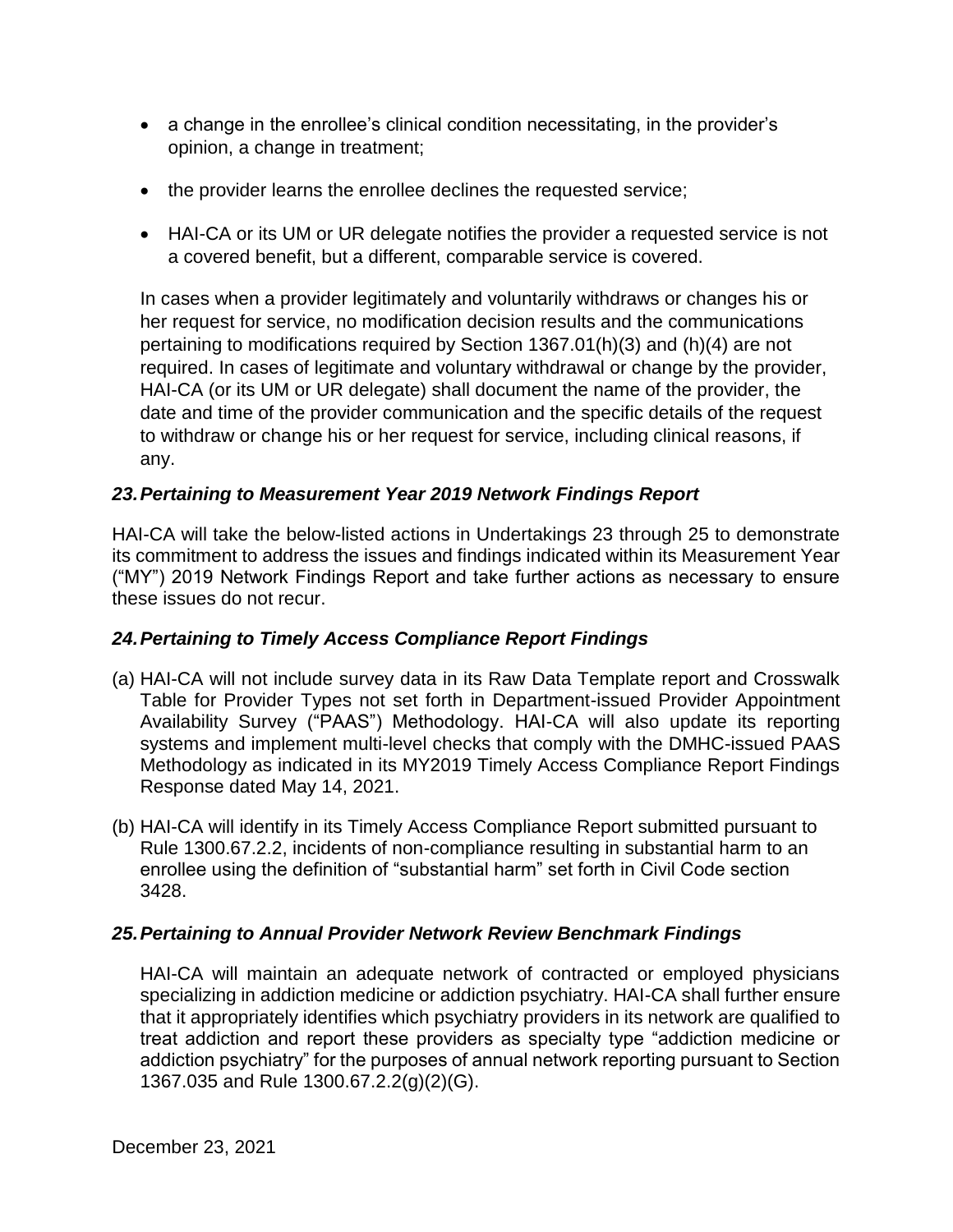#### *26.Pertaining to Data Accuracy Findings*

- (a) HAI-CA will report PAAS Data pertaining to all DMHC-licensed networks subject to the PAAS, including the networks made available to enrollees with Western Health Advantage and California Physicians' Service for MY 2021, as indicated in its MY2019 Annual Network Findings Report Response dated May 12, 2021. Beginning in MY2021 and annually thereafter for a period of four (4) years, HAI-CA agrees to pay a penalty to the Department of at least \$200,000 for each network it fails to report during each measurement year.
- (b) HAI-CA will accurately report data regarding the proportion of contracting providers and non-contracting providers paid for enrollee services at all contracting health facilities in the Out-of-Network Payment Report Form for future measurement years.

### *27.Pertaining to Ensuring All Networks Provide Timely Appointments*

- (a) Centene shall ensure that the following California Subsidiaries undertake the below- listed actions to demonstrate its commitment to ensuring its networks are adequate to provide timely access to health care services.
	- California Health and Wellness Plan
	- Health Net Community Solutions, Inc.
	- Health Net of California, Inc.
	- Managed Health Network
	- Human Affairs International of California
- (b) Beginning in MY2022, and annually thereafter for a period of four (4) years, each network the identified subsidiaries are licensed to operate will obtain no less than a Urgent Care Appointments (All Provider Survey Types)" and "Rate of Compliance 70% rate of compliance for urgent care appointments and a 70% rate of compliance for non-urgent appointments, as identified respectively in the "Rate of Compliance Non-Urgent Appointments (All Provider Survey Types)" fields of the PAAS Results Template. If the Department requires health plans to maintain a rate of compliance greater than 70% the identified subsidiaries shall comply with the higher rate of compliance.
- (c) Any identified subsidiary licensed to operate a network that fails to obtain the rate of compliance threshold described in subsection (b) agrees to pay a base penalty to the Department of at least \$100,000 per network. For each year thereafter in which the same non-compliant network fails to meet either the urgent care or non-urgent appointment rate of compliance threshold, the subsidiary will pay the base penalty to the Department plus an additional monetary penalty of no less than \$25,000.

 In addition, for each measurement year a network fails to meet the rate of corrective action plan to the Department setting forth the steps it intends to take to compliance threshold set forth in subdivision (b), the relevant subsidiary will submit a improve its network capacity to provide timely access to urgent care and non-urgent appointments.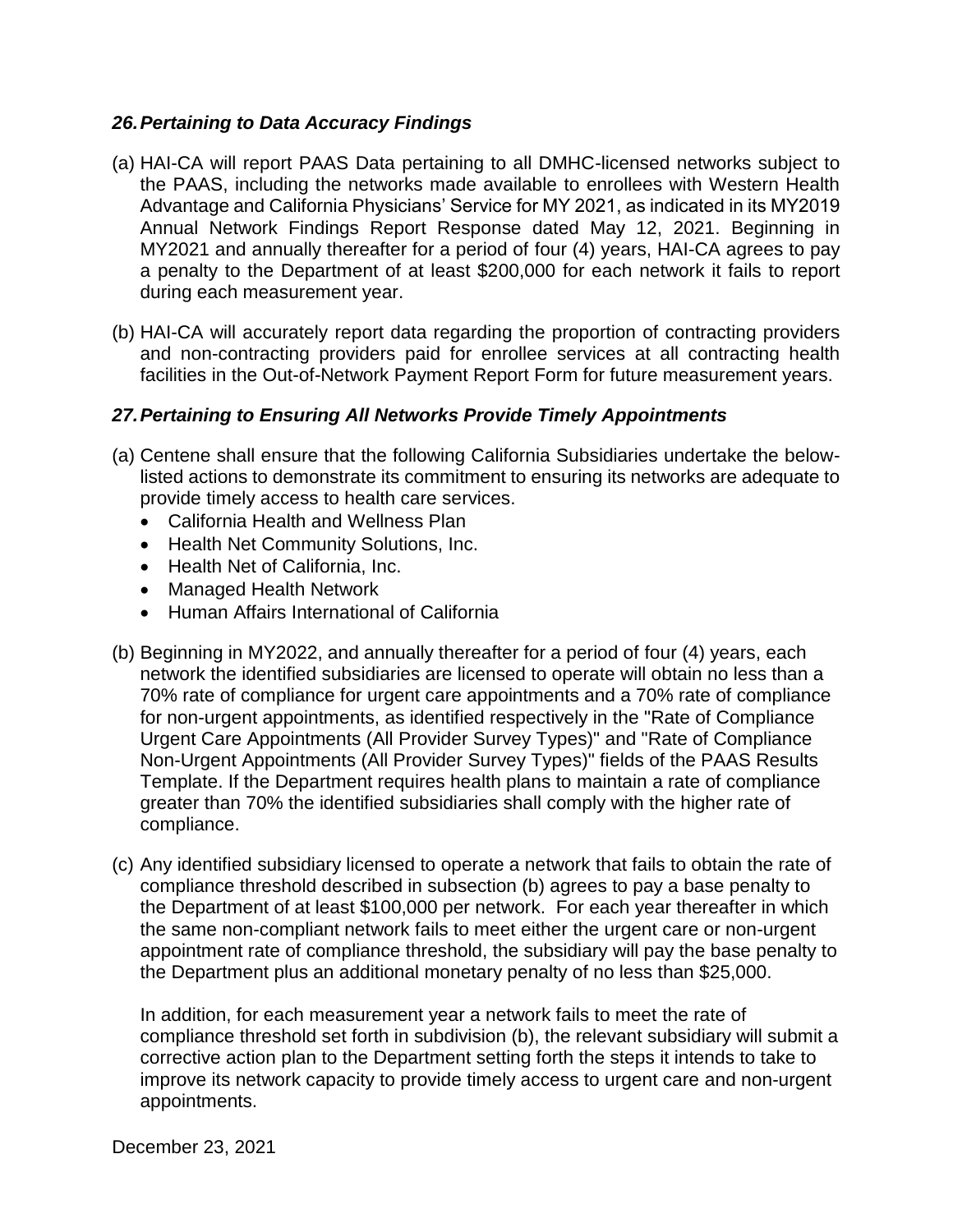(d) The identified subsidiaries will adhere to all requirements set forth in the impacts the validity or reliability of data, or submission of data in a form that is Methodology and Templates published pursuant to Section 1367.03(f)(3) and any regulations promulgated pursuant to that subdivision in gathering and submitting the timely access compliance and annual network reports to the Department on an annual basis. In enforcing these requirements for material violations thereof, the Department will exercise its authority to impose civil and administrative penalties under the Act and Rules. A material violation is a violation of these requirements that contrary to Methodology and Templates published pursuant to Section 1367.03(f)(3) and thereby renders the Department unable to compare the subsidiary's data with other health plans reported to the Department.

## *28.Department of Health Care Services' Independent Third-Party Monitor*

Beginning January 1, 2022, Magellan Medicaid Administration Inc., a subsidiary of Magellan Health Inc., will become the contracted vendor to the California Department of Health Care Services (DHCS) for the administration of Medi-Cal pharmacy benefits and services through a fee-for-service system. This fee-for services system is referred to as "Medi-Cal RX."

 is incorporated by reference into these Undertakings and a violation of the Medi-Cal RX As a condition to its contract with DHCS, Magellan Medicaid Administration Inc. entered into a Conflict Avoidance Plan ("Medi-Cal RX CAP) with DHCS. The Medi-Cal RX CAP CAP shall be considered to be a violation of these Undertakings.

As specified in the Medi-Cal RX CAP, DHCS may appoint a third-party monitor to oversee compliance with the terms of the Medi-Cal RX CAP. DHCS, at its discretion, may delegate responsibility for appointing the third-party monitor to the Department.

 Medi-Cal RX CAP, and agree to reimburse DHCS or the Department for the fees and The Parties agree to submit to oversight by the third-party monitor, as outlined in the costs of the third-party monitor.

 in place for the duration of Magellan Medicaid Administration Inc.'s contract, and any The third-party monitor, or any successor monitor as appointed by DHCS, shall remain amendments thereto, with DHCS for administration of the Medi-Cal RX, unless terminated sooner by DHCS at its sole discretion.

The Independent Monitor appointed by the Department pursuant to Undertaking 30 shall consult with the independent third-party monitor appointed by DHCS where the scope of their responsibilities overlaps. The Department may enforce on the basis of any of the reports and recommendations of DHCS's third-party monitor, in consultation with DHCS, or its own Independent Monitor.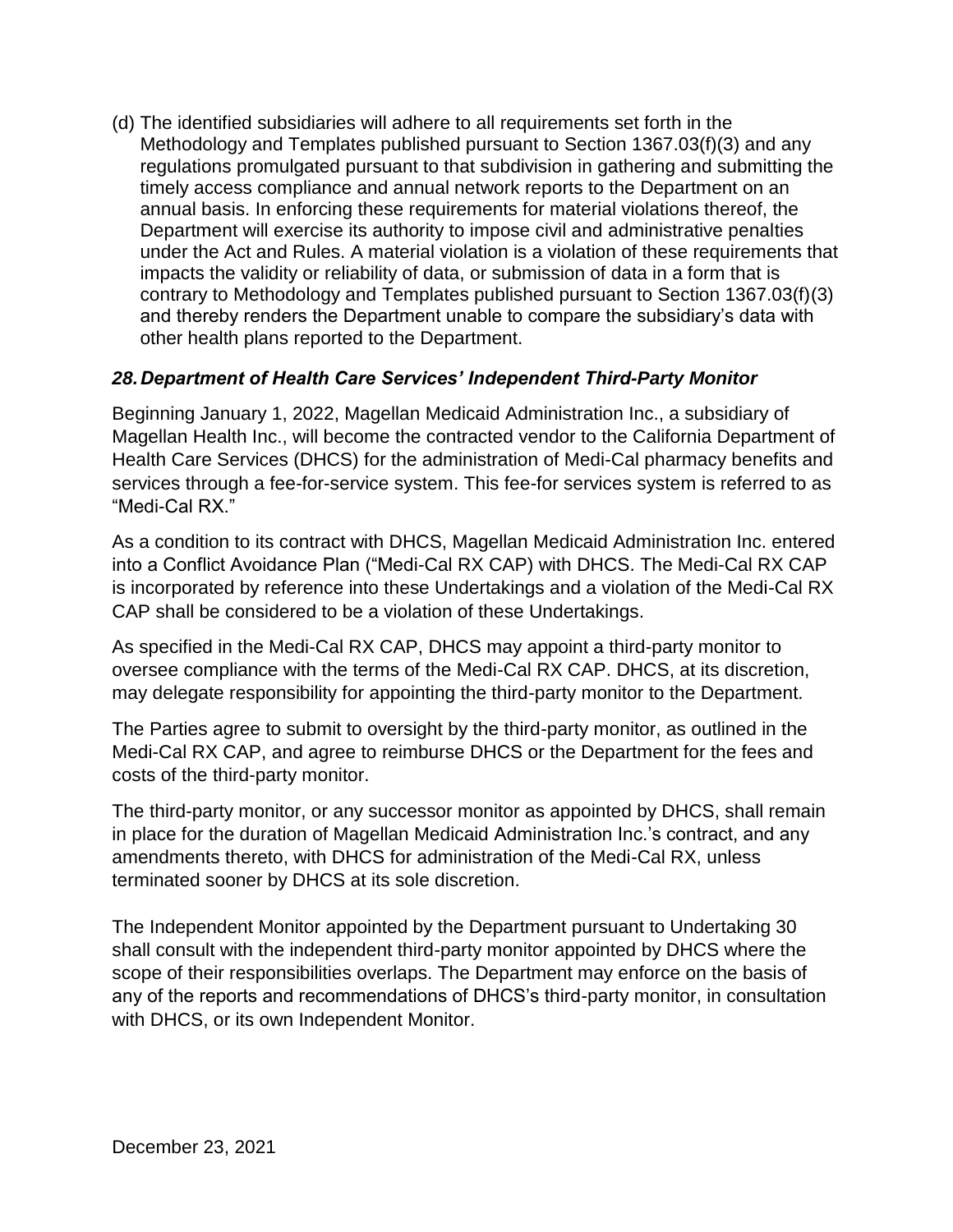## **Competition-Related Undertakings**

 **29.** The undertakings in this section, *i.e.,* Undertakings 29-34, are being imposed and approved based on all of the evidence, including the responses of the merging parties. The duration of these undertakings shall be 10 (ten) years from the date that the based on the recommendations of the Department's independent expert as reviewed proposed Transaction closes; the Department shall have the option in its sole discretion to extend these undertaking for 3 (three) years.

## **30.***The Department of Managed Health Care's Independent Third-Party Monitor*

The Department shall select an independent third-party monitor ("Independent Monitor") in its sole discretion subject to consultation with Centene. Centene shall reimburse the Department for the cost of the third-party monitor appointed pursuant to this section in an amount up to:

- \$750,000 (seven hundred fifty thousand dollars) for the first 12-month period of the monitor's work measured from the day of the monitor work commences work.
- \$500,000 for each 12-month period thereafter.

 However, the limits specified above shall not apply if the Department finds, based on the Competition-Related Undertakings. The Department shall notify Centene if the good cause, that further services of the monitor are required to ensure compliance with Department determines good cause exists for the monitor to exceed the limits identified above and shall provide Centene with an opportunity to respond.

 *(a) Selection***.** To be qualified to serve as an Independent Monitor, a candidate must knowledgeable as to health insurance operations and contracting in California and be Department will give due consideration to any candidates proposed by Centene and Centene will give due consideration to any candidates proposed by the Department. Department. Not later than thirty (30) days after the Department's selection of the and responsibilities described in section (b) of this Undertaking below. Centene may require the Independent Monitor and each of the Independent Monitor's staff and agreement shall not restrict the Independent Monitor from providing any information to disclose to the Department and to Centene any potential conflict of interest, be experienced with health insurance operations and contracting in general, if not also knowledgeable in particular about behavioral health issues. Centene will disclose candidates it proposes to serve as the Independent Monitor to the Department and the Department will disclose candidates it proposes to serve as the Independent Monitor to Centene. The Department and Centene shall consider diversity, equity, and inclusion in proposing candidates to serve as the Independent Monitor. The Any interviews of any candidates will be jointly conducted by Centene and the Independent Monitor, Centene shall execute an agreement that, subject to the prior approval of the Department, confers on the Independent Monitor those rights, powers, and authorities necessary to permit the Independent Monitor to perform his/her duties experts to sign a customary confidentiality agreement; provided however, that such

December 23, 2021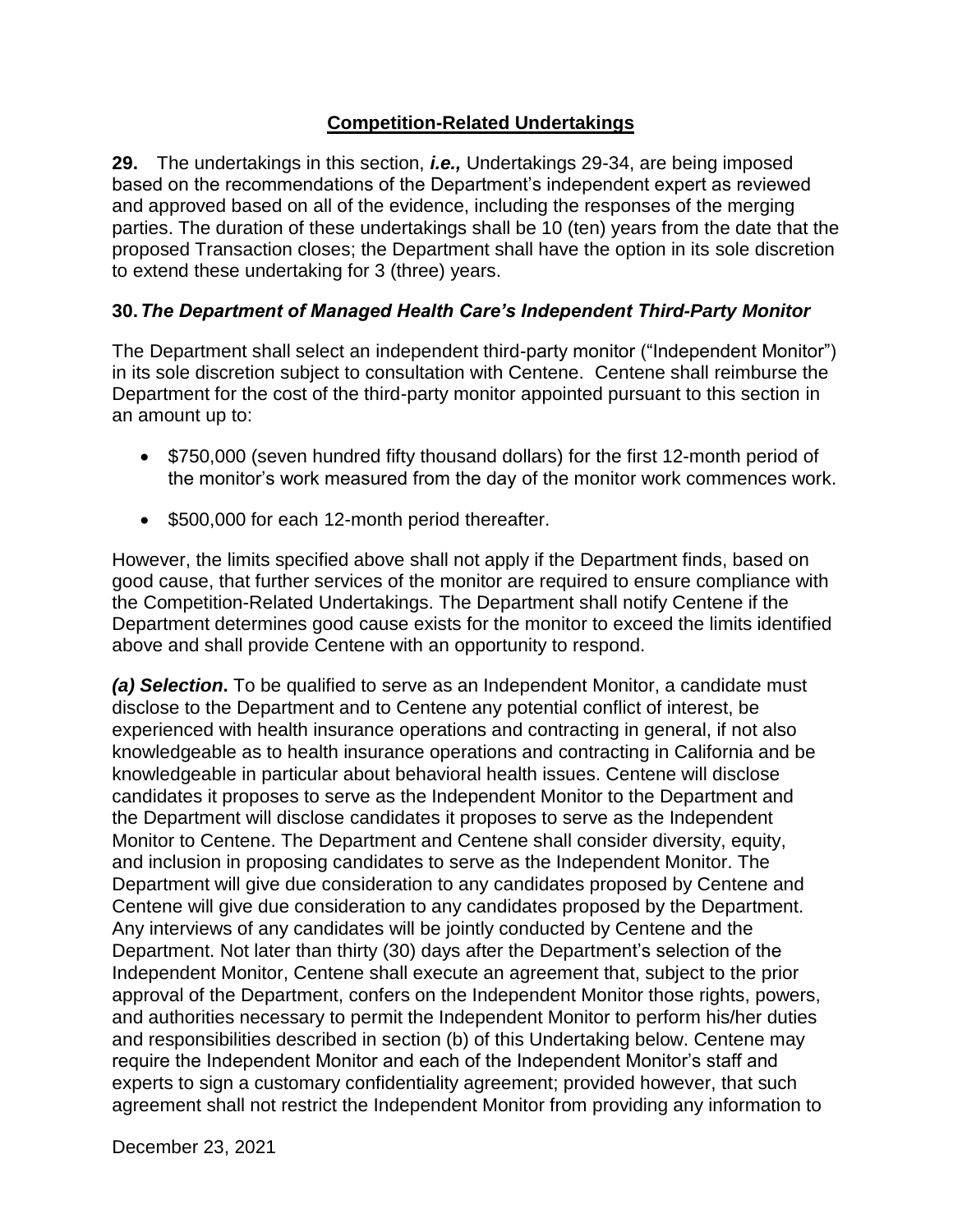responsible for the expenses of the selected Independent Monitor, including staff and (b) and (d) below, subject to the aggregate annual budget set forth above in the Department and the California Attorney General. Centene will be solely experts of the Independent Monitor, in performing the services described in sections Undertaking 30.

 compel disclosure of confidential documents subject to any demonstrated legally present); to hire staff and experts; and to make recommendations concerning *(b) Power.* The Independent Monitor shall have the following powers to the extent necessary to monitor compliance with the Competition-Related Undertakings, *i.e.,*  Undertakings 29-34: to investigate Centene's and Magellan's compliance with such Undertakings; to take complaints from customers and clients of Centene, customers and clients of Magellan, competitors of Centene or Magellan, employees of Magellan, employees of Centene, the Department or the California Attorney General<sup>4</sup> (with reasonable notice to be provided thereafter to all parties); to inspect records and to recognized privilege and appropriate confidentiality protections; to interview witnesses (if Centene or Magellan employees, then at the employee's election, subject to reasonable prior notice and the opportunity for Centene or Magellan to have counsel enforcement to the Department.

 Monitor in the performance of the Independent Monitor's work and shall take no **(c)** *Duty to Cooperate*: Centene and Magellan shall cooperate with the Independent action to interfere with or impede the Independent Monitor's ability to monitor compliance with the Competition-Related Undertakings, *i.e.,* Undertakings 29-34.

 **(d)** *Reporting***:** Centene and Magellan shall each provide annual reports to the Related Undertakings, *i.e.,* Undertakings 29-34. Within a reasonable time from the obligated to report in writing to the Department and Centene as to any and all Independent Monitor of Centene's and Magellan's efforts to comply with Competitiondate the Independent Monitor receives these reports, the Independent Monitor will be concerns as set out in these annual reports regarding Centene's and Magellan's performance of their respective obligations under the Competition-Related Undertakings, *i.e..,* Undertakings 29-34.5

 $\overline{a}$ 

<sup>&</sup>lt;sup>4</sup> If the Attorney General is representing the Department in implementing or enforcing these Undertakings, then any such complaints will be sent to the Department in accordance with the scope of representation rather than being made directly to the Independent Monitor.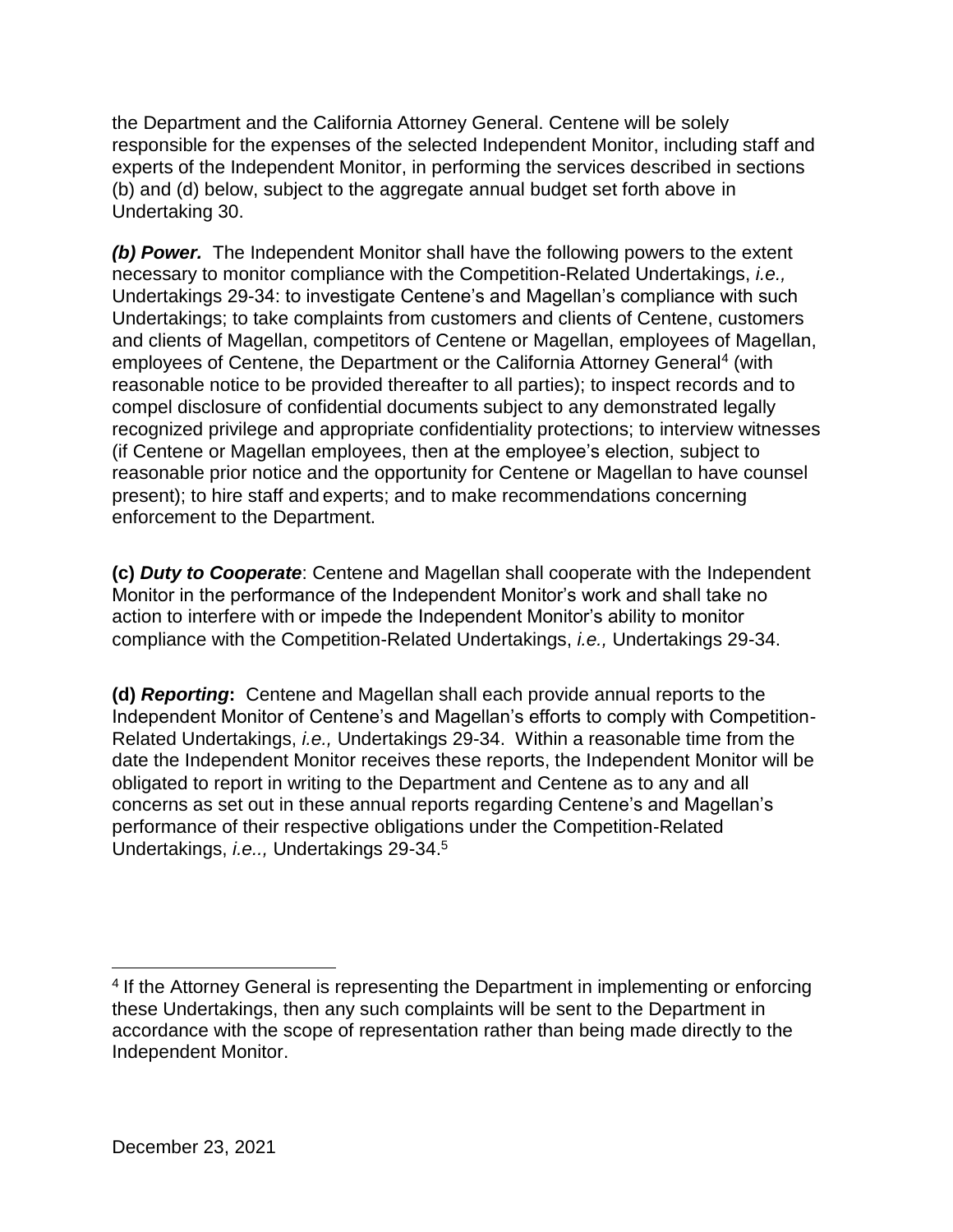### *31. Hold Separate Requirements*

 Magellan information and data outside of California or to Magellan or Centene owned References to Centene and Magellan in this Undertaking apply to their lines of business and entities that operate in California; provided, however, that the requirements of this Undertaking cannot be vitiated through the storage, transportation, or transfer of entities outside of California. This Undertaking also applies to subcontractors of any Magellan line of business or entity that has access to any confidential or proprietary information of such covered Magellan line of business or entity.

 information and data of clients or customers of Magellan's lines of business are not (a) Centene and Magellan shall ensure that Magellan's lines of business are run as a separate business from Centene's lines of business, except as allowed in this Undertaking or in the Medi-Cal RX CAP, and that as part of running Magellan's lines of business separately from Centene's lines of business, that (i) proprietary information and data, (ii) commercially sensitive information and data, and (iii) confidential inappropriately used or accessed.

 (b) After the proposed Transaction closes, all of Magellan's lines of business will be and there shall be no integration or sharing of Magellan's employees, processes, and data with Centene's Markets and Products business line or any other Centene vertical devoted solely to Magellan entities, separated from all other Centene divisions housed as separate Magellan entities within Centene's Health Care Enterprises ("HCE") portfolio of companies. Other than Corporate Shared Service Functions (as defined below), the Magellan entities shall be kept operationally separate from Centene's health plan business line (*i.e*., Markets and Products), or any other Centene line of business, transactional and reporting information technology systems, proprietary information and data, commercially sensitive information and data, or any other confidential information business line. Further, employees of Magellan will report through a separate reporting or lines of business, and will maintain leadership independence from Markets & Products leadership (including a separate Board of Directors). To the extent that HCE is solely composed of Magellan entities and lines of business, any obligations in this section of the Undertaking may be carried out through HCE as a whole:

> client/customer information and data, of any Magellan entity or line of i. "Corporate Shared Service Functions" shall include finance and accounting/procurement, risk and compliance, legal, human resources, facilities and physical security, information security, and government relations to the extent that said functions do not involve any sharing of commercially sensitive information and data, or confidential business. However, if the provision of a Corporate Shared Service Function to a Magellan entity could expose confidential or commercially sensitive information or data, including customer or client information or data, to employees of Centene Markets & Products or any Centene line of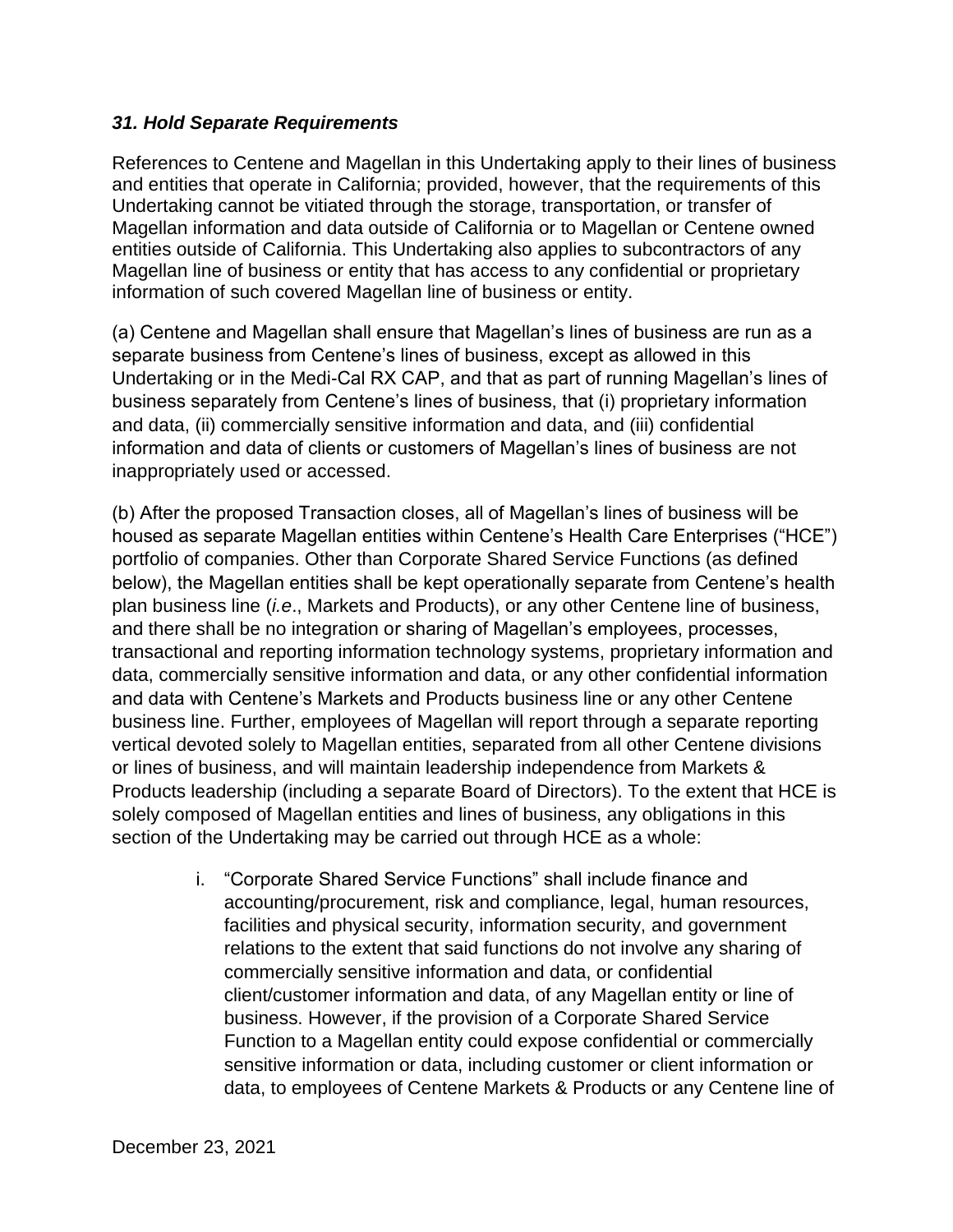entities and lines of business, any obligations in this section of the business the Magellan entities and lines of business shall have dedicated representatives from each of these shared services (i.e., individuals that exclusively handle the Magellan entities and lines of business-related information). To the extent that HCE is solely composed of Magellan Undertaking may be carried out through HCE as a whole.

 seeks to transfer to Centene's Markets and Products business line or to not to disclose any confidential or proprietary information and data from entities and lines of business, any obligations in this section of the between any Magellan line of business/entity and any Centene line of ii. To the extent that an employee of a Magellan entity or line of business any Centene line of business, or vice versa, such transferring employees will sign a specific attestation, offer letter, or similar document agreeing their prior role. To the extent that HCE is solely composed of Magellan Undertaking may be carried out through HCE as a whole. However, this provision shall not be interpreted so as to allow movement of employees business/entity beyond what is allowed in the CAP.

 their respective contractual portfolios (for the avoidance of doubt, in each case, other than as used for the provision of Corporate Shared Service Functions) shall continue to proprietary information and data, including customer and client information and data, of (c) In addition, Magellan's and Centene's existing transactional, reporting, and information systems (which include access controls, host-based intrusion detection, and data management requirements) and related operational processes used to support be maintained separately and shall prevent unauthorized access to confidential and Magellan entities and lines of business. Specifically:

> other than as used for the provision of Corporate Shared Service information and data of Magellan entities or lines of business, including lines of business/entities on the other hand, inflows of data between i. Magellan entities and lines of business will maintain control and oversight of their transactional and reporting systems, servers, data repositories, and any other information technology systems (for the avoidance of doubt, Functions), which shall be maintained separate and apart from transactional and reporting systems, servers, data repositories, and information technology systems of Centene Markets & Products or any Centene line of business or entities. Centene and Magellan will ensure, these systems shall continue to store and process data in a manner that supports segregation, to ensure that Centene Markets & Products personnel, or any other Centene personnel, cannot access proprietary commercially sensitive data of any kind and any confidential information and data about Magellan customers and clients. No system connections between Magellan lines of business/entities on the one hand and Centene Centene lines of business/entities on the one hand and Magellan lines of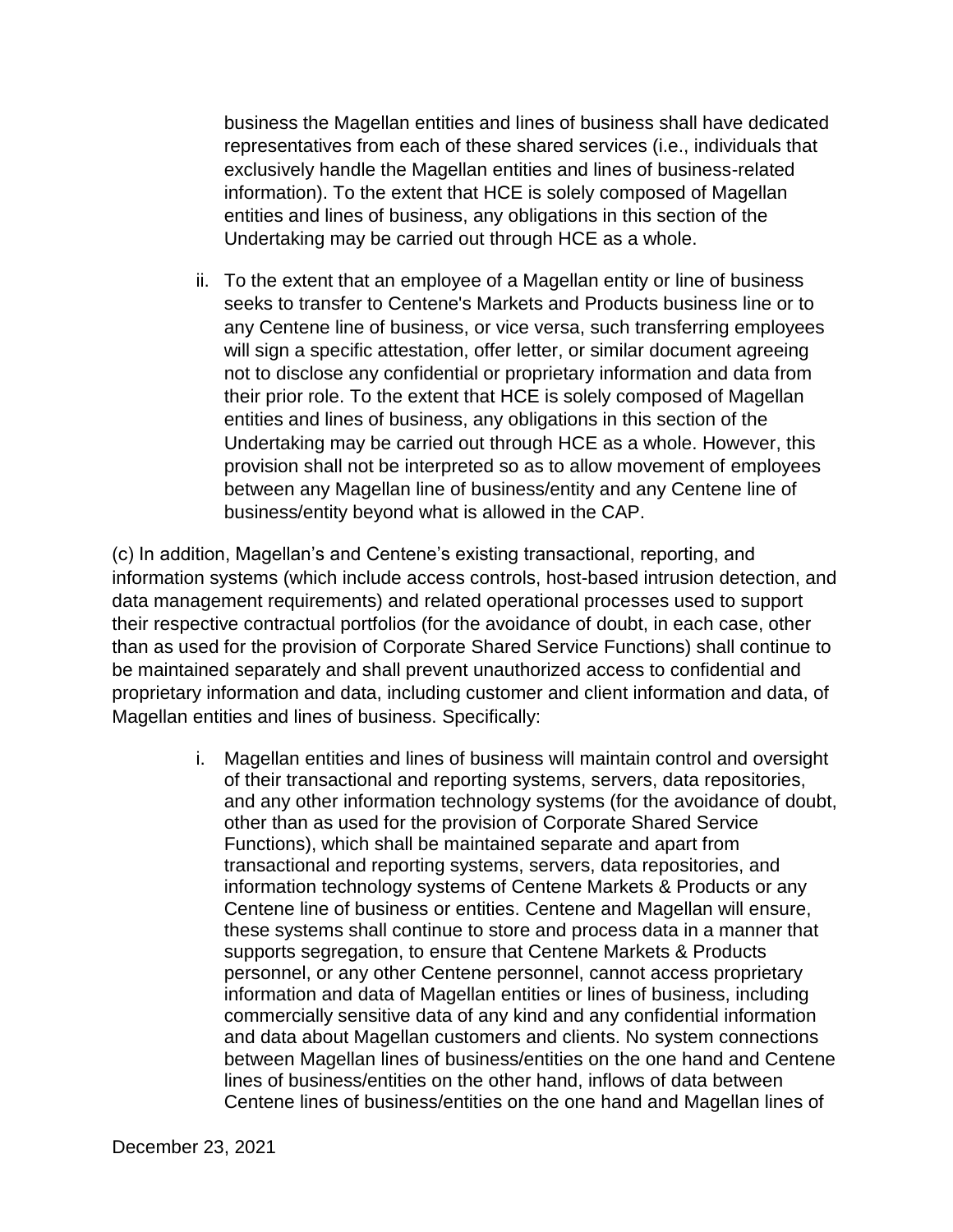business/entities on the other hand, and access from Centene lines of businesses/entities to Magellan lines of business/entities, shall be permitted, except as allowed in this Undertaking.

- ii. Magellan and Centene shall not share employees or managers, except as otherwise allowed in this Undertaking, after the proposed Transaction closes.
- iii. Magellan entities and lines of business will implement role-based access to ensure that its data and systems cannot be accessed by personnel of Centene Markets & Products or any other Centene entity or line of business. Magellan shall use the most current technological safeguards and standards to prevent unauthorized access to its informational technology systems and data.
- iv. To the extent Centene lines of business and entities possess proprietary technology that may be utilized by Magellan entities and lines of business, at Magellan's request, Centene shall issue a license (at cost, and with no margin) to such technology to Magellan and Magellan entities and lines of business shall have dedicated representatives from such Centene lines of business and entities (i.e., individuals that exclusively handle the Magellan entities and lines of business-related information) to implement such technology on Magellan's transactional and reporting systems, servers, data repositories, and any other information technology systems to the extent the implementation of such technology could expose confidential, commercially sensitive, or proprietary information and data of Magellan, including Magellan customer or client information and data, to employees of Centene Markets & Products or any Centene line of business.
- approval, data of Magellan entities or lines of business required for the use of such technology may be accessed by the Centene entity that Centene personnel, cannot access proprietary information and data of v. To the extent proprietary technology possessed by Centene lines of business and entities cannot be transferred to Magellan, with Magellan's possesses such technology, provided however, that Centene, through that entity, and Magellan will ensure that that Centene entity shall continue to store and process data in a manner that supports segregation of Magellan data, to ensure that Centene Markets & Products personnel, or any other Magellan entities or lines of business, including commercially sensitive data of any kind and any confidential information and data about Magellan customers and clients. The Centene entity shall have dedicated representatives (i.e., individuals that exclusively handle the Magellan entities and lines of business-related information) and under no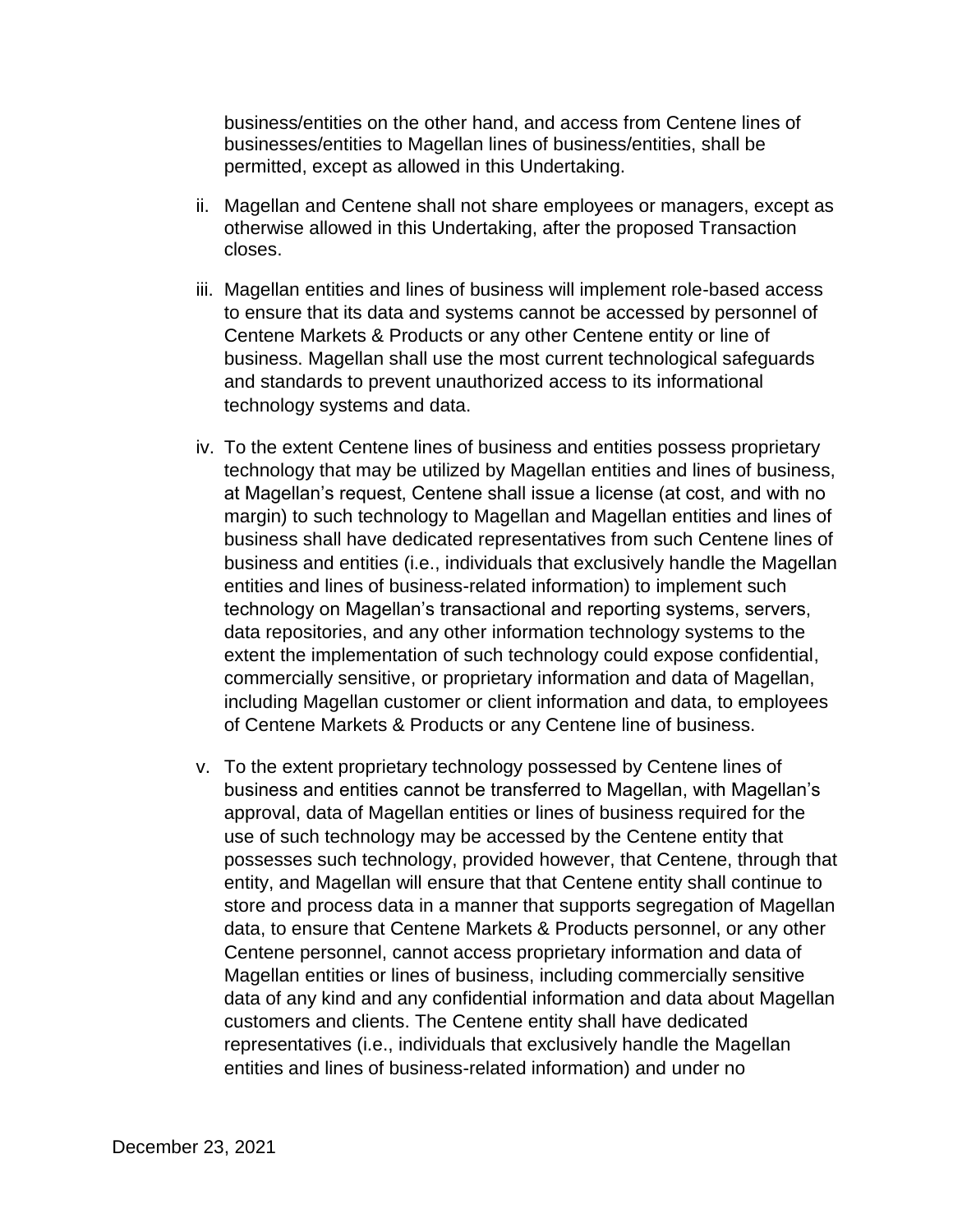circumstances may those representatives share the information and data of Magellan lines of business and entities with non-Magellan personnel.

- that aggregates more granular information and data from Magellan and entities or lines of business, including commercially sensitive data of any that any reporting only includes summary level information and data from vi. To the extent Magellan and Centene agree to pursue joint research and development projects, Magellan and Centene may create a joint venture Centene lines of business and entities, provided however, that the joint venture will maintain control and oversight of its transactional and reporting systems, servers, data repositories, and any other information technology systems, which shall be maintained separate and apart from transactional and reporting systems, servers, data repositories, and information technology systems of Centene Markets & Products or any Centene line of business or entities. Centene and Magellan will ensure, through the joint venture, that the joint venture's systems shall continue to store and process data in a manner that supports segregation, to ensure that Centene Markets & Products personnel, or any other Centene personnel, cannot access proprietary information and data of Magellan kind and any confidential information and data about Magellan customers and clients. The joint venture may report the results of its research and development projects to both Centene and Magellan, provided however, Magellan entities or lines or business, and nothing more granular.
- financial reporting or other entity-wide purposes, all such data shall be accounting practices (e.g., not customer- or client- specific) before being line of business. vii. To the extent data of Magellan entities or lines of business is required for aggregated to the broadest extent possible consistent with proper reported to any manager or officer with any responsibility for any Centene
- more granular, may be reported to Centene executives that oversee both viii.Only summary level financial, administrative, and operational reporting information from Magellan entities or lines of businesses, and nothing Centene lines of business/entities/products and Magellan lines of business/entities/products (*e.g.,* the Chief Executive Officer of Centene or the General Counsel of Centene, after the proposed Transaction closes).
- ix. The Independent Monitor shall be afforded a reasonable opportunity to review and report on any modifications in user-based security that may affect the obligations of these Undertaking before those modifications are implemented. The Independent Monitor shall also be afforded a reasonable opportunity to review and report on any access list of individual employees who have access to confidential or proprietary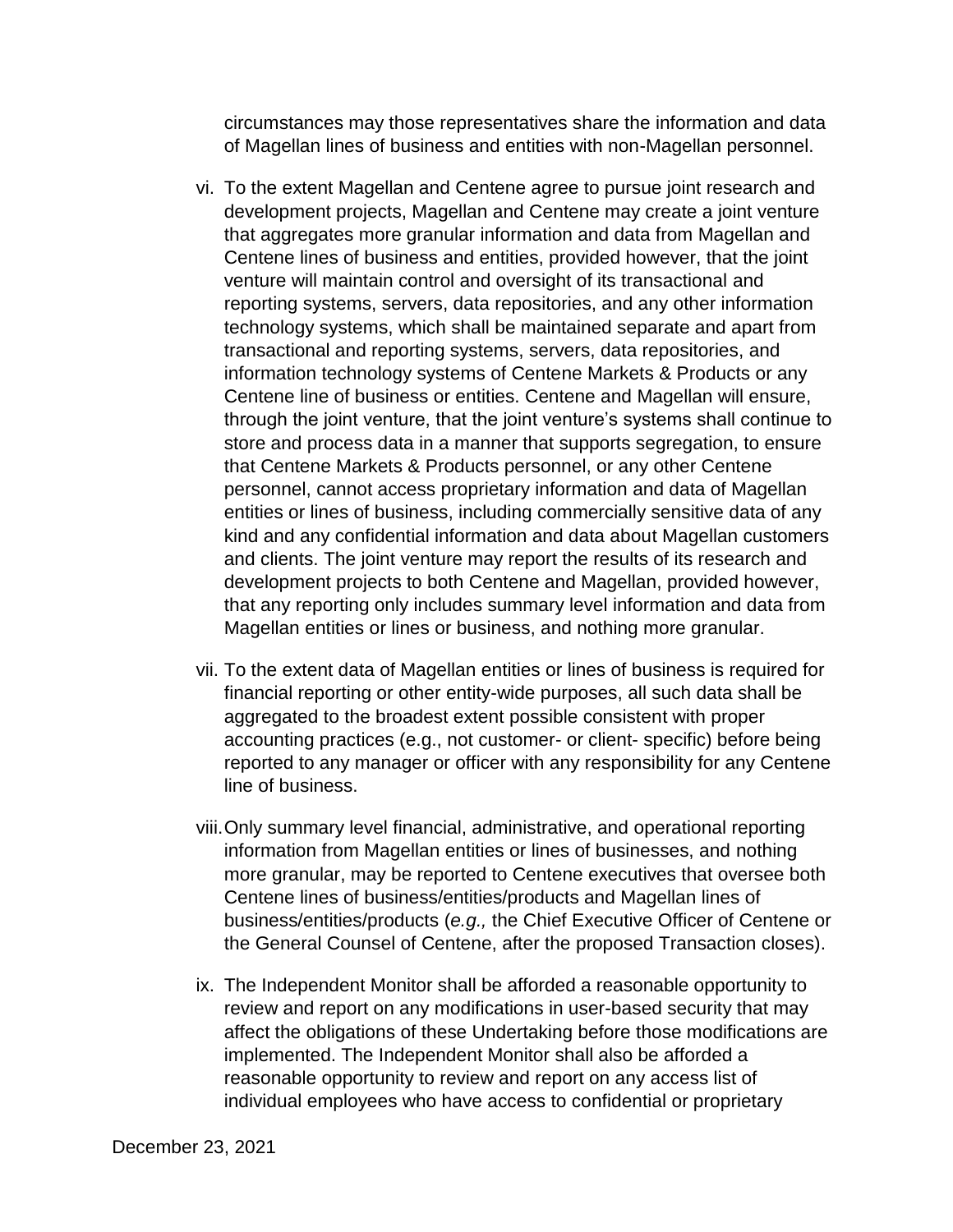information and data of Magellan lines of business/entities, including those employees involved in training or who have investigative functions, prior to finalization of the list.

(d) In the event that the parties need to request any new exceptions to the prohibitions of this Undertaking, the parties shall file a petition with the Independent Monitor requesting a report and recommendation as to such a new exception, with a copy of that petition to be filed with the Department. In considering the petition, the Independent Monitor shall consider the following: the parties' claimed benefits for any such new exception to any customers, consumers, or markets involving their products, including the existence and nature of any evidence supporting those benefits; whether the new exception is reasonably necessary to realize any of the parties' claimed benefits; whether there is evidence of any negative effects of the new exception on any customers, consumers, or markets involving their products, including the nature of any such evidence; and whether the claimed benefits significantly outweigh any negative effects of the new exception. In its sole discretion, the Department may present evidence of any negative effects of the new exception to the Independent Monitor. The Investigative Monitor shall commence an investigation upon receipt of the petition and within no more than one hundred twenty (120) days of receiving the petition, the Independent Monitor must issue a report and recommendation as to whether the petition should be granted, conditionally granted, or denied. The Department shall review the report and recommendation and make a final decision on the petition no more than sixty (60) days after the receipt of the Independent Monitor's report and recommendation on the petition.

(e) Magellan's lines of businesses/entities and Centene's lines of business/entities shall provide training and education programs for each of their employees regarding the treatment of confidential or proprietary information. Such training and educational programs shall happen on an annual basis except for newly hired employees, who shall be required to go through such training or educational programs as immediately as is feasible upon starting work. Each employee shall be required to attest to their completion of these trainings. Both Centene and Magellan shall maintain compliance programs, including appropriate disciplinary measures, the appointment of an internal compliance officer, and reporting system for potential breaches, in order to prevent the exchange and misuse of confidential, proprietary, or any otherwise commercially sensitive information. All Centene and Magellan lines of business and entities shall also comply with applicable laws relating to protected health information, including, but not limited to, HIPAA.

(f) For the avoidance of all doubt, the Medi-Cal RX CAP shall not be affected or diminished in any way by this undertaking. Similarly, the duration of this undertaking shall not be affected by any DHCS' termination of its relationship with Magellan. But in the event DHCS terminates its administration of Medi-Cal pharmacy benefits with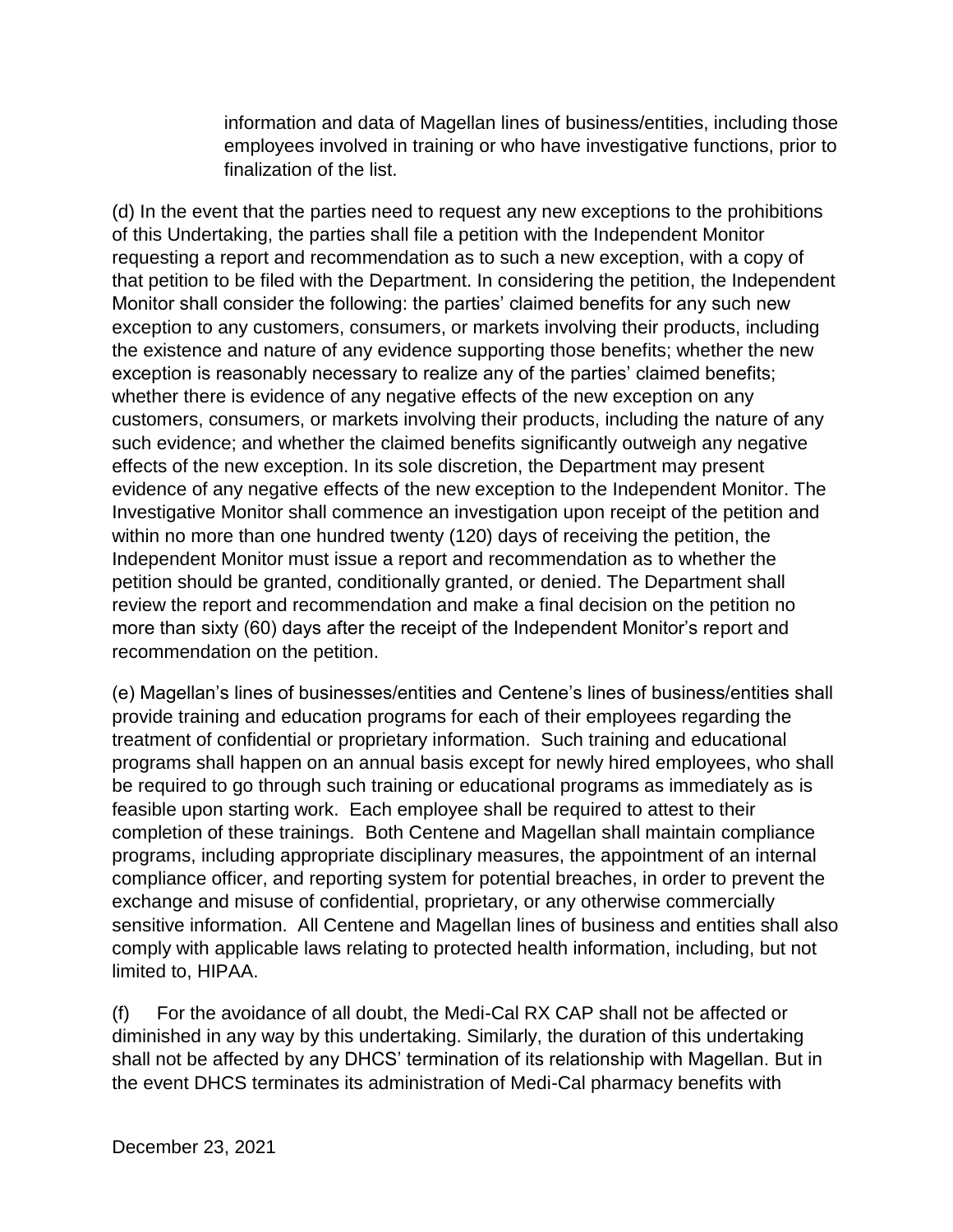respect to Centene's specialty pharmacies, the Competition Related Undertakings (i.e., Undertakings 29-34) shall fully apply.

(g) For the avoidance of doubt, nothing in this Undertaking shall:

- contracts are made on an arm's length basis and with substantially the same terms and conditions provided to entities unaffiliated with Centene. (i) prevent Centene from entering into contracts with Magellan under which Magellan acts as a vendor for the provision of services, so long as such Contracts between Centene and Magellan as allowed under this subdivision (i) shall not allow Centene to have access to: (1) disaggregated information and data of California licensed health plans not owned by Centene; or, (2) information and data that Centene could use to learn confidential or proprietary data regarding other California licensed health plans not affiliated with Centene that contract with Magellan (e.g., data Centene could "reverse engineer" to discern confidential information regarding other California health plans not owned by Centene).
- data necessary for the limited purpose of performing the functions listed (ii) prevent employees or contractors of Centene from obtaining Magellan below so long as: (1) the employee(s) or contractor(s) do not share such data, directly or indirectly, with other Centene-owned entities, Centene employees, or Centene personnel in a way that could vitiate the Competition Undertakings and (2) confidential or proprietary information regarding any Magellan customer is not disclosed, directly or indirectly, to any Centene-owned California health plan or to any person who makes decisions regarding the premiums or benefit designs of any Centeneowned California health plans:
	- To enable true, complete and accurate reports, attestations, certifications of compliance and the like to be provide to auditors, regulatory authorities, and quasi-governmental bodies (including the Securities and Exchange Commission ["SEC"] and the New York Stock Exchange;
	- Responding to due diligence requests from, negotiating purchase and sale agreements with, or providing certifications to, in each case, third-party buyers (that are not "affiliates" of Centene) with respect to the Magellan entities or lines of business;
	- Financial reporting (including common general ledger platform), accounting (including accounting payable);
	- Compliance with applicable actuarial standards of practice;
	- Internal controls, testing and internal audits;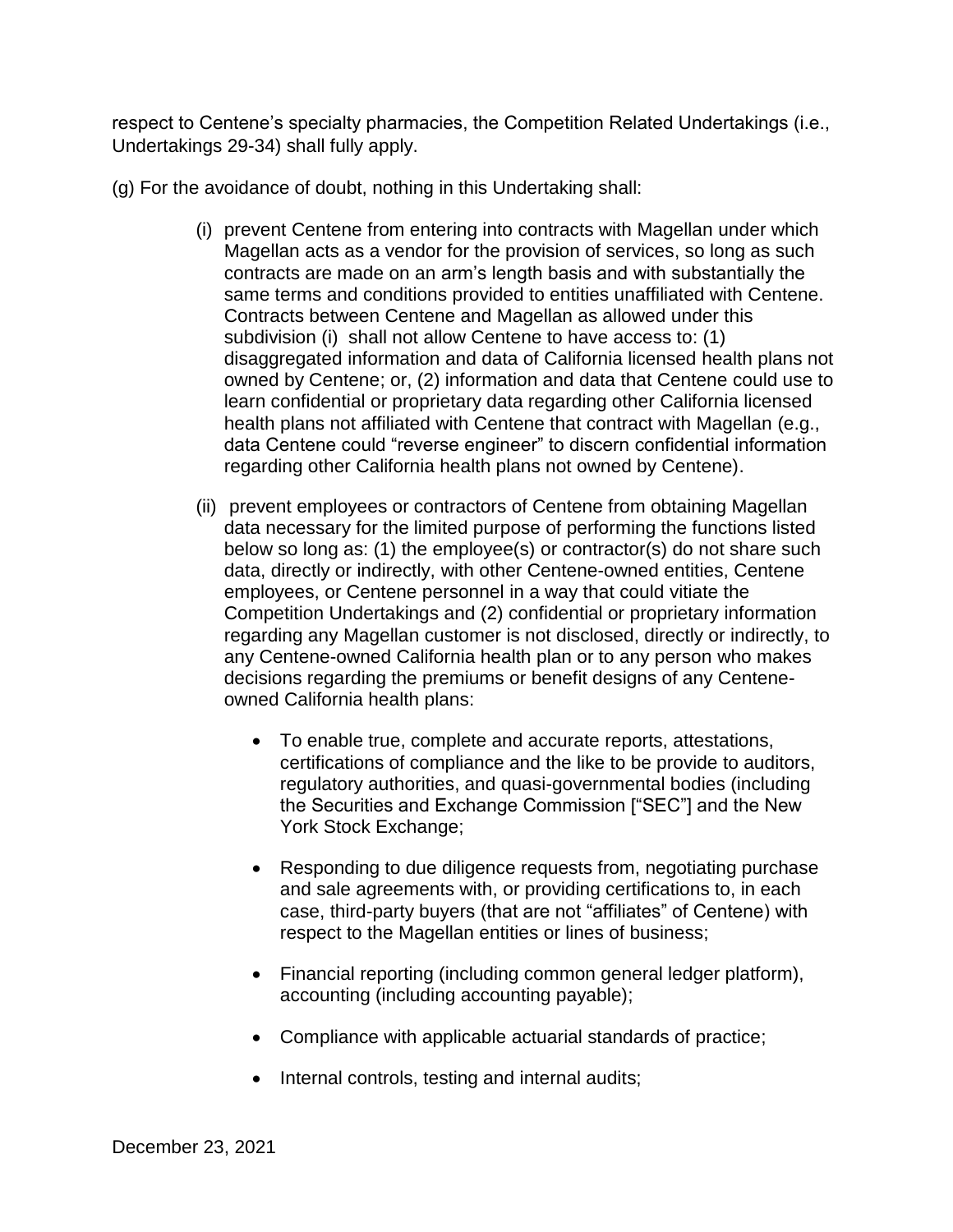- Tax reporting and tax sharing;
- Treasury, investments and cash management;
- Insurance purchasing;
- Legal and regulatory compliance;
- Information security;
- Consolidated budgeting and forecasting;
- Conversion of shares of Magellan Health, Inc. and ongoing administration of Centene Corporation shares and award to certain Magellan employees;
- Procurement functions;
- Facilities/lease portfolio management; and
- HR/payroll.

### *competitive expert's report 32. Other undertakings related to recommendations from the independent*

 (a) After the proposed Transaction closes, Magellan's lines of business/entities ( including but not limited to Centene Markets & Products) shall not enter into (including but not limited to., HAI-CA and MHSC), or Centene's lines of business/entities contractual arrangements with behavioral health care providers who provide services in California that expressly or implicitly restrict, or impose implicit or express exclusivity on, those providers' ability to contract with employers, insurers and health care service plans.

 (b) After the proposed Transaction closes, Magellan lines of business/entities (i.e., HAI- health care service plan customers (e.g., Blue Shield of California as of the time of entry of these Undertakings) for a period of two years after a contract is terminated with any CA) shall continue to provide access to behavioral healthcare services for non-affiliate price increases post-termination being limited for each year of that two year period to the rate of inflation, as measured by the Consumer Price Index for Medical Care for California.

### *33. Corporate Reorganization of Centene Lines of Businesses/Entities/Products and/or Magellan Lines of Business/Entities/Products*

Centene and Magellan may not engage in any material corporate reorganization, financing, assignment, or restructuring that would have the effect of vitiating any of the above Competition-Related Undertakings, i.e., Undertakings 29-33, without the prior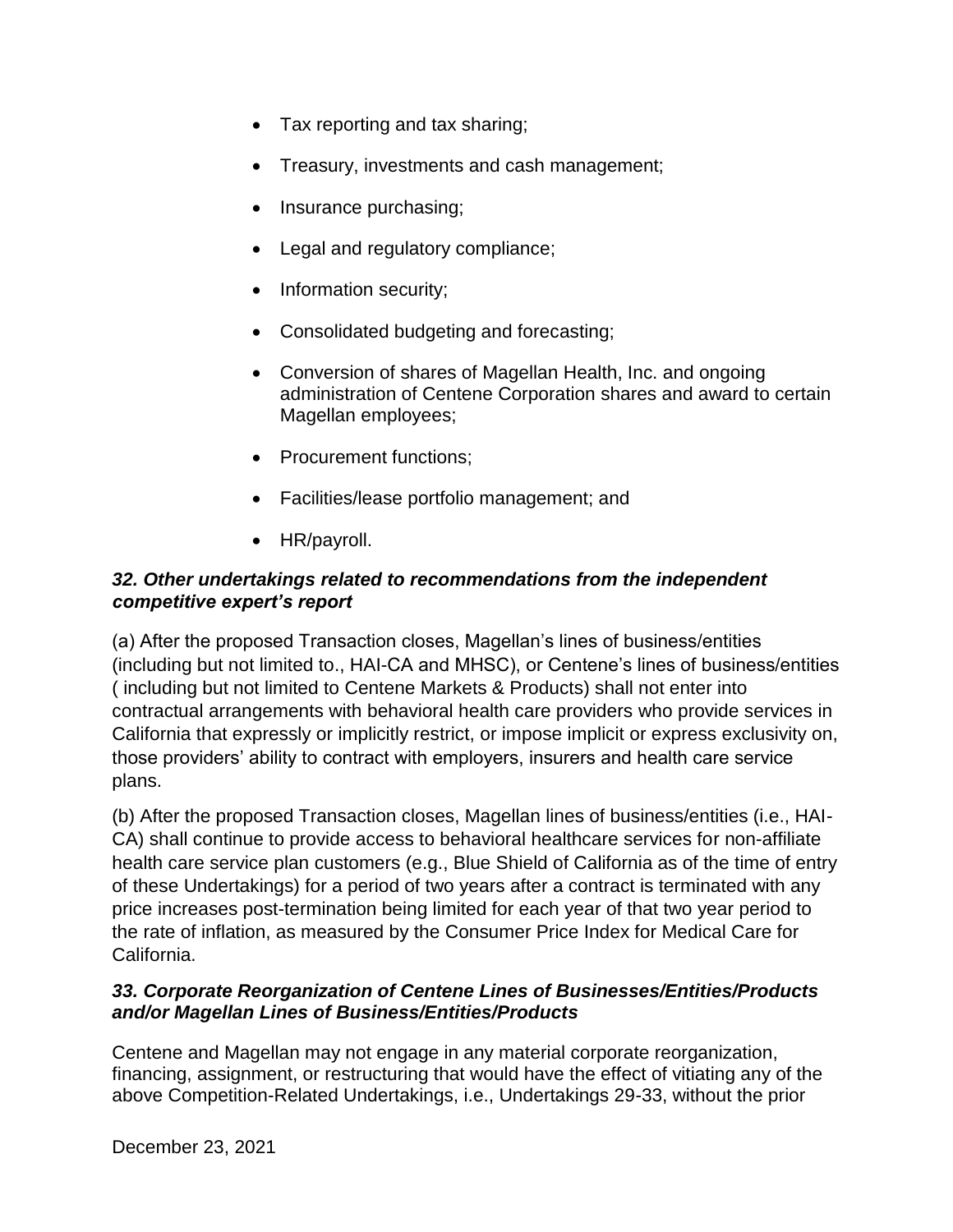approval of the Department.<sup>6</sup> The Department may request the Independent Monitor investigate and issue a report and recommendation on any corporate reorganization, financing, assignment, or restructuring to determine if it is material and would have the effect of vitiating any of the above Competition-Related Undertakings. In the event that any corporate reorganization, financing, assignment, or restricting occurs that is material and would have the effect of vitiating any of the above Competition-Related Undertakings, the Department may in its sole discretion, in addition to any other remedy it has in these Undertakings, reopen these Undertakings and impose additional Undertakings to address this issue.

### *34. Anti-Retaliation Provision*

Retaliation or threats of retaliation based on any customers and clients of Centene, customers and clients of Magellan, competitors of Centene or Magellan, employees of Magellan, employees of Centene, having provided information in conjunction with these conditions to any party, the Department, the Independent Monitor, or the Attorney General, is prohibited.<sup>7</sup> The Independent Monitor will establish a confidential hotline by which employees of Centene or Magellan can report allegations that the Competition-Related Undertakings (*i.e.,* Undertakings 29-34), have been, are being, or are about to be violated.

## **Community Investments**

## *35. Charitable Contributions*

Centene shall contribute \$10 million to the Purchaser Business Group on Health (PBGH), a nonprofit 501(c)(3) foundation, to support PBGH's California Quality Collaborative's initiative to accelerate behavioral health integration in primary care practices. The total contribution per this undertaking shall be made over five (5) years as follows:

- Year 1: \$1.5 million
- Year 2: \$2.5 million
- Year 3: \$2.5 million
- Year 4: \$2.25 million
- Year 5: \$1.25 million

 $\overline{a}$ 

 business and entities. However, a single annual report may be issued on behalf of all of <sup>5</sup> The references to Centene and Magellan in this Undertaking apply to both their lines of the Centene entities and lines of business, and another single annual report may be issued on behalf of all of the Magellan entities and lines of business.

 $7$  The references to Centene and Magellan in this Undertaking apply to their lines of business and entities.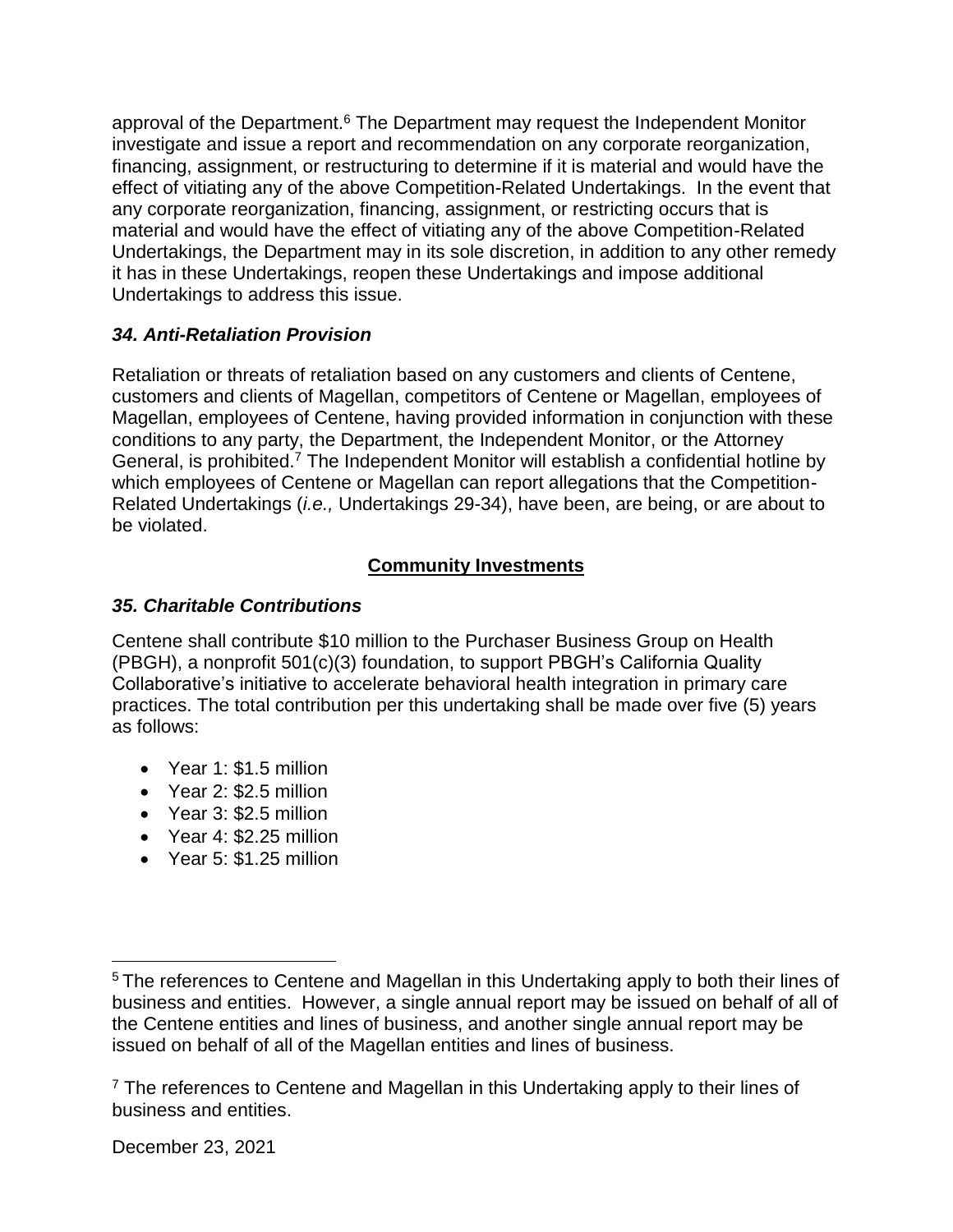Furthermore, Centene agrees to continue Health Net's sponsorship of the California Quality Collaborative through and including calendar year 2026 at a level commensurate with Health Net's sponsorship in 2021.

 The contributions per this Undertaking shall be made within the first quarter of each calendar year during which this Undertaking is operable. Within 30 calendar days of making a contribution as required by this paragraph, Centene shall submit a report to the Department demonstrating compliance with this undertaking.

#### **General Undertakings**

#### *36. Reports to the Department*

- (a) HAI-CA and MHSC shall notify the Department of the Acquisition closing date by submitting an Amendment filing through the Department's eFiling portal within five (5) business days of the closing.
- (b) HAI-CA and MHSC shall submit all reports required by these Undertakings through the Department's eFiling portal.
- (c) Unless otherwise specified in these Undertakings, the Parties shall submit an annual report to the Department by March 1 informing the Department of activities and compliance regarding these Undertakings during the preceding calendar year. These reports shall be organized by Undertaking and shall provide sufficient detail for the Department to determine whether the Parties are compliant with each Undertaking. The first report is due March 1, 2022.

#### *37. Enforceability of Undertakings*

 The Undertakings set forth herein shall be enforceable to the fullest extent of the authority and power of the Director of the Department under the provisions of the Act, Orders, freezing enrollment, and assessment of fines and penalties). The Undertakings including all civil, criminal, and administrative remedies (such as Cease and Desist shall act as an Order of the Director.

The Parties acknowledge that the Act's enforcement remedies are not exclusive and may be sought and employed in any combination deemed advisable by the Department to enforce these Undertakings

#### *38. Terms and conditions of Undertakings*

The Undertakings set forth herein shall be subject to the following terms and conditions:

 (a) **Binding Effect**. The Undertakings set forth herein shall be binding on the Parties and their respective successors and permitted assigns. If the Parties fail to fulfill their the Parties stipulate and agree that the Department shall have the authority to obligations to the Department as provided under the Undertakings set forth herein,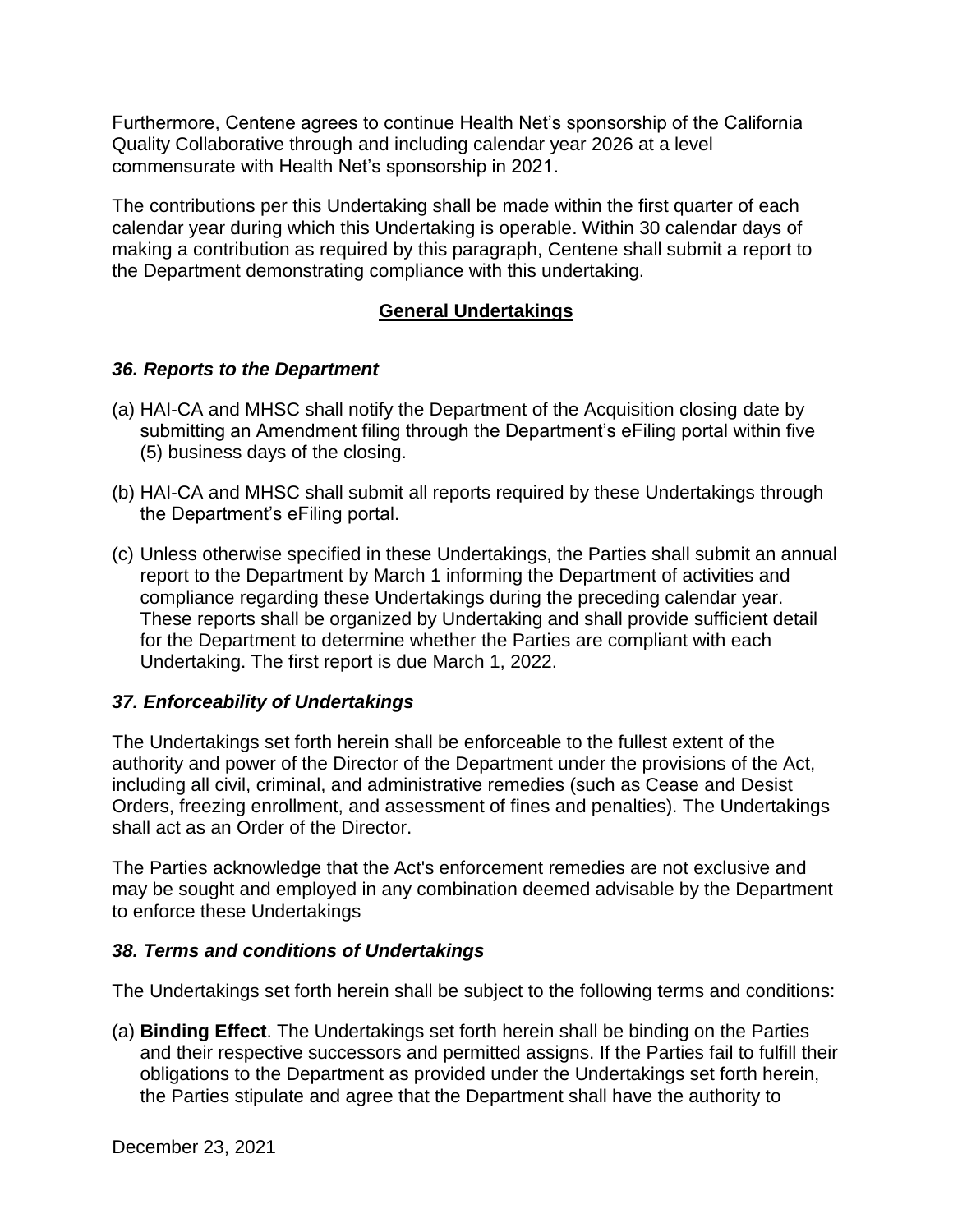enforce the provisions of these Undertakings in a California court of competent jurisdiction.

- (b) **Governing Law**. The Undertakings set forth herein and their validity, enforcement, and interpretation, shall for all purposes be governed by and construed in accordance with the laws of the State of California.
- (c) **Venue.** The proper venue of any dispute arising from the Undertakings set forth herein shall be Sacramento, California.
- (d) **Invalidity.** In the event any Undertakings or any portion of any Undertaking set forth herein shall be declared invalid or unenforceable for any reason by a court of competent jurisdiction, such Undertaking or any portion of any Undertaking, to the extent declared invalid or unenforceable, shall not affect the validity or enforceability of any other Undertakings, and such other Undertakings shall remain in full force and effect and shall be enforceable to the maximum extent permitted by applicable law.
- (e) **Duration**. The Undertakings set forth herein shall become effective upon the closing contain separate termination provisions, shall remain in full force and effect for four (4) years, ending on the fourth anniversary of the closing date of the Acquisition. date of the Acquisition, and except as to those provisions of the Undertakings that
	- transaction must file a material modification with and obtain an order of (i) In the event of a change, directly or indirectly, of a controlling interest, in one or more Magellan health plans licensed by the Department by an entity that is not an affiliate of Centene, these Undertakings shall cease to apply to such divested entity upon the close of such sale. The Parties agree that prior to such change of a controlling interest, the parties to the approval from the Department. The Parties further agree that the Department may deny such a material modification if the Department determines the acquisition is not an arm's length transaction or a purpose of the acquisition is to circumvent these Undertakings.
	- (ii) For the purpose of this subdivision (e), the following definitions apply:
		- "affiliate" means any person controlling, controlled by, or under common control with, or whose decision-making is influenced by, Centene. Additionally, a person is an "affiliate" of Centene if such person:
			- o is a director, trustee or a member of Centene's or any Centene subsidiary's executive committee or other governing board or committee;
			- o is an officer of Centene or any Centene subsidiary or holds any other position involving responsibility and authority similar to that of an officer of Centene or any Centene subsidiary; or,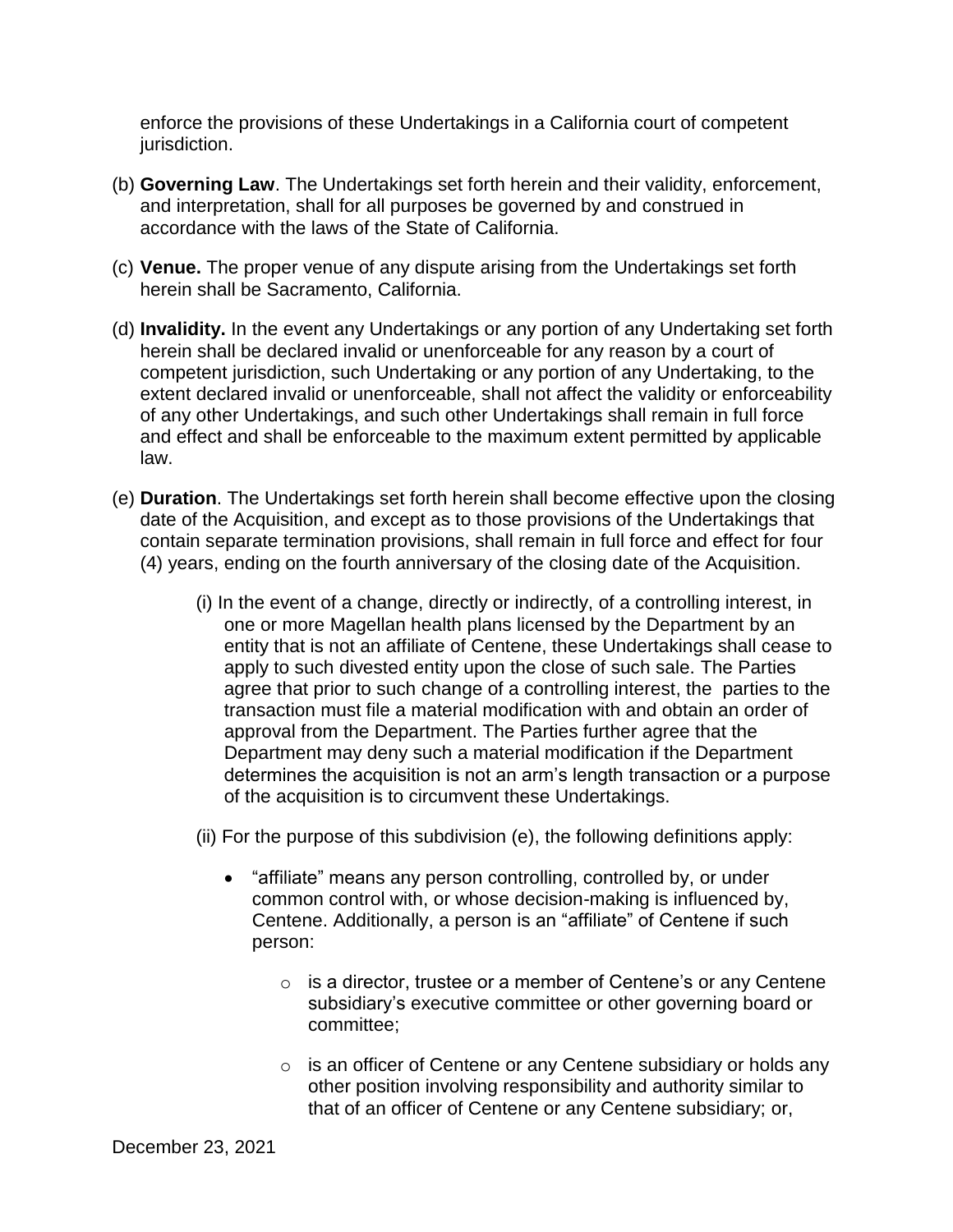- $\circ$  holds five percent (5%) or more of outstanding equity securities in Centene or any Centene subsidiary (including a combined share of 5% or more in Centene's and/or its subsidiaries' outstanding equity securities).
- "control," "controlling," "controlled by," and "under common control with" mean the possession, direct or indirect, of the power to direct or cause the direction of the management and policies of Centene or any Centene affiliate, whether through the ownership of voting shares, debt, by contract, or otherwise.
- successors and permitted assigns, with any legal or equitable right or remedy with (f) **Third-Party Rights**. Nothing in the Undertakings set forth herein is intended to provide any person other than the Parties and the Department, and their respective respect to any provision of any Undertaking set forth herein.
- (g) **Amendment**. The Undertakings set forth herein may be amended only by written agreement signed by the Parties and approved or consented to in writing by the Department, except insofar as these Undertakings provide otherwise.
- (h) **Assignment.** No Undertaking set forth herein may be assigned by the Parties, in whole or in part, without the prior written consent of the Department.
- (i) **Specific Performance.** In the event of any breach of these Undertakings, the Parties acknowledge that the State of California would be irreparably harmed and could not be made whole by monetary damages. It is accordingly agreed that the Parties shall waive the defense in any action for specific performance that a remedy at law would be adequate, and the Department should be entitled to seek an injunction or injunctions to prevent breaches of the provisions of these Undertakings and to seek to specifically enforce the terms and provisions stated herein. The Department's right to seek an injunction does not supersede the remedies available to the Director.